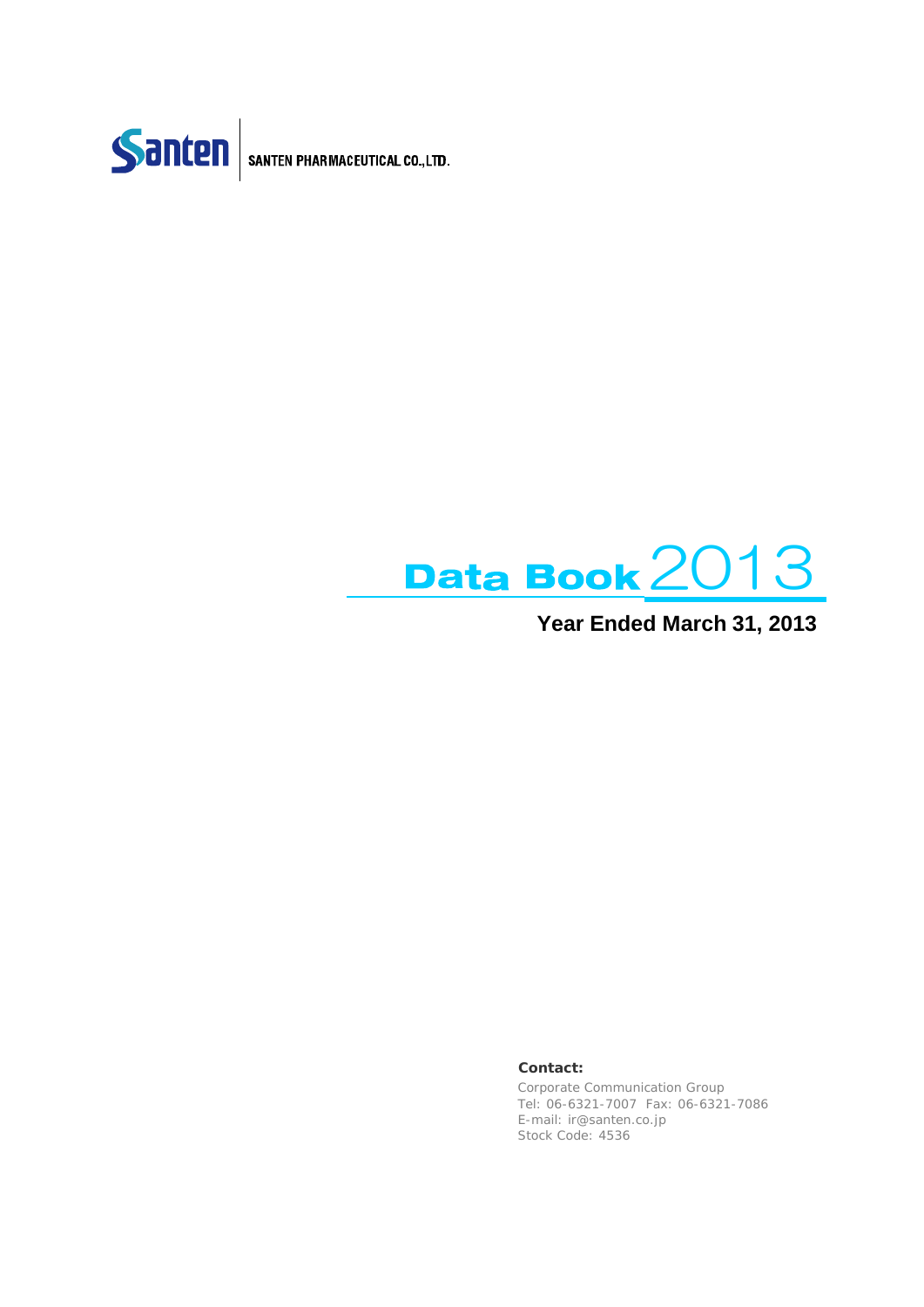# **Contents**

| <b>Financial highlights</b>     |                                           | Consolidated financial summary                               | $\overline{2}$<br>$\overline{c}$ |
|---------------------------------|-------------------------------------------|--------------------------------------------------------------|----------------------------------|
|                                 |                                           | Consolidated balance sheets summary                          | 2                                |
|                                 |                                           | Consolidated financial indexes                               | $\overline{c}$                   |
|                                 |                                           | Exchange rates                                               | $\overline{c}$                   |
|                                 |                                           |                                                              |                                  |
| <b>Consolidated information</b> |                                           |                                                              | $\overline{\mathbf{4}}$          |
|                                 |                                           | Consolidated statements of income and comprehensive income   | $\overline{4}$                   |
|                                 | Consolidated statements of income details |                                                              | 5                                |
|                                 |                                           | Major Selling, general and administrative expenses           | 5                                |
|                                 |                                           | Major Non-operating income and expenses                      | 5                                |
|                                 | Sales details                             |                                                              | 6                                |
|                                 |                                           | Sales by segment                                             | 6                                |
|                                 |                                           | Sales of major prescription pharmaceuticals                  | 7                                |
|                                 | Consolidated balance sheets               |                                                              | 9                                |
|                                 |                                           | Assets                                                       | 9                                |
|                                 |                                           | Liabilities and net assets                                   | 10                               |
|                                 | Consolidated statements of cash flows     |                                                              | 11                               |
|                                 | Other consolidated information            |                                                              | 12                               |
|                                 |                                           | R&D expenditures                                             | 12                               |
|                                 |                                           | Capital expenditures                                         | 12                               |
|                                 |                                           | Depreciation and amortization                                | 12                               |
|                                 |                                           | Lease expenses                                               | 12                               |
|                                 |                                           | Number of employees                                          | 12.                              |
| <b>Reference information</b>    |                                           |                                                              | 13                               |
|                                 | Research & development                    |                                                              | 13                               |
|                                 |                                           | Pipeline of prescription pharmaceuticals (Clinical trials)   | 13                               |
|                                 |                                           | Changes from February 5, 2013                                | 14                               |
|                                 | Pharmaceutical market in Japan            |                                                              | 15                               |
|                                 |                                           | Revision of National Health Insurance (NHI) drug prices      | 15                               |
|                                 |                                           | Market shares                                                | 15                               |
|                                 |                                           | Market shares by therapeutic area - prescription ophthalmics | 15                               |
|                                 | Stock information                         |                                                              | 16                               |
|                                 |                                           | Stock price                                                  | 16                               |
|                                 |                                           | Major shareholders                                           | 16                               |
|                                 |                                           | Major stock information                                      | 16                               |
|                                 |                                           | Breakdown of shareholding by number of shares                | 17                               |
|                                 |                                           | Breakdown of shareholding by number of shareholders          | 17                               |
|                                 | Consolidated subsidiaries                 |                                                              | 18                               |
|                                 | News releases                             |                                                              | 19                               |
|                                 |                                           |                                                              |                                  |

Forecasts in this report are based on the currently available information.

Actual results may differ materially depending on a number of factors including adverse economic conditions, delays in new products launch, currency exchange rate, legislative and regulatory developments.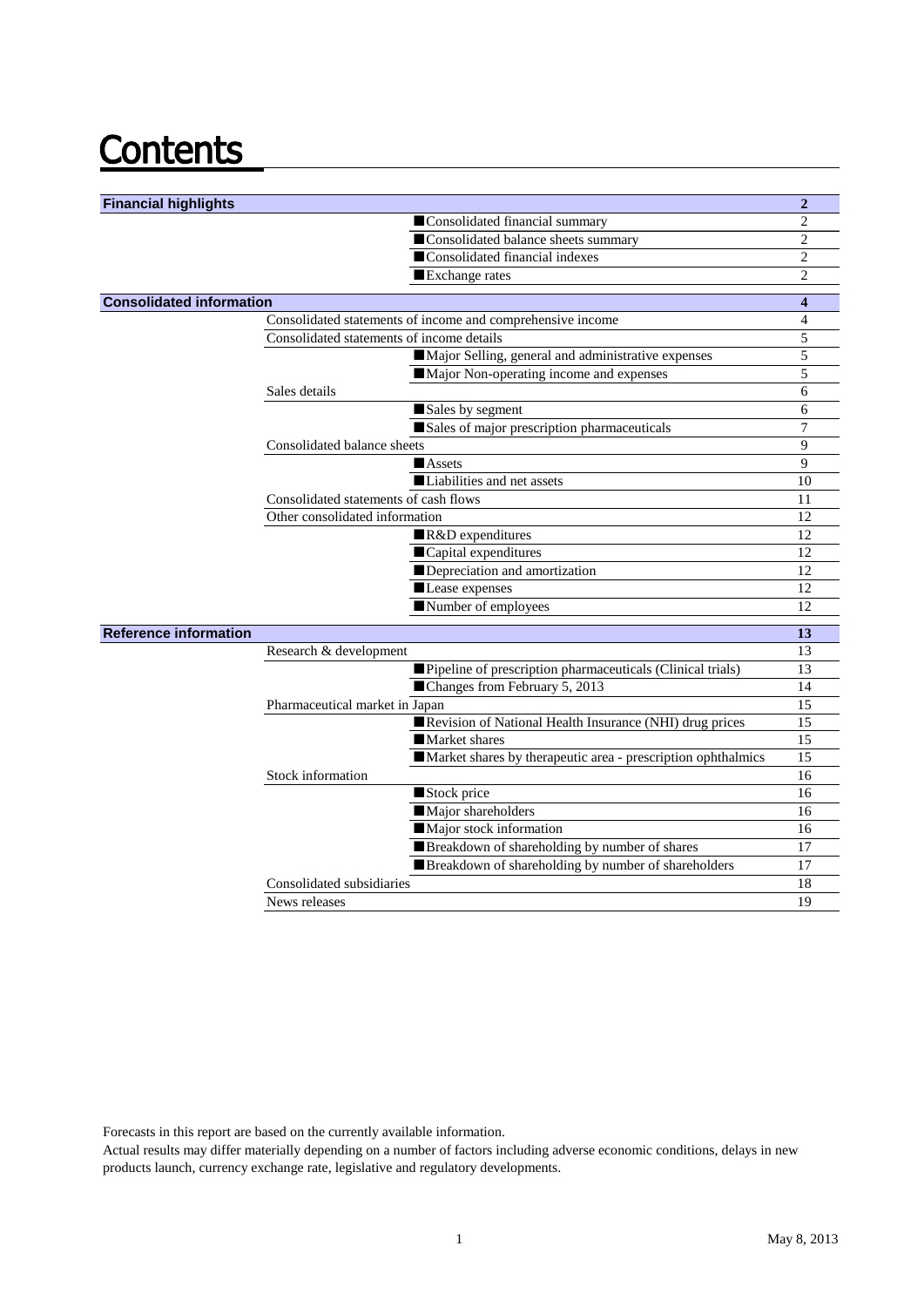

| $\blacksquare$ vonoonaatod mianolai vannitai y |         |         |         | (1)     |         |                       |                         |                       |
|------------------------------------------------|---------|---------|---------|---------|---------|-----------------------|-------------------------|-----------------------|
| Year ended March 31                            | 2009    | 2010    | 2011    | 2012    | 2013    | % Change<br>2013/2012 | 2014<br><b>Forecast</b> | % Change<br>2014/2013 |
| Net sales                                      | 101.618 | 110.594 | 110.812 | 114,416 | 119,066 | 4.1                   | 134.500                 | 13.0                  |
| Operating income                               | 15.494  | 29,640  | 30,738  | 26,733  | 24,681  | $-7.7$                | 26,300                  | 6.6                   |
| Ordinary income                                | 15.935  | 29,862  | 31.484  | 27.780  | 25,602  | $-7.8$                | 26,800                  | 4.7                   |
| Net income                                     | 10.123  | 18.722  | 21.333  | 17.160  | 16.520  | $-3.7$                | 18.200                  | 10.2                  |
| Dividends per share (yen)                      | 80      | 80      | 90      | 100     | 100     |                       | 100                     |                       |
| $DOE$ $(\%)$                                   | 5.4     | 5.2     | 5.3     | 5.4     | 5.1     |                       |                         |                       |

| ■ Consolidated balance sheets summary |  |
|---------------------------------------|--|
|---------------------------------------|--|

| Year ended March 31    | 2009    | 2010    | 2011    | 2012    | 2013    | % Change<br>2013/2012 |
|------------------------|---------|---------|---------|---------|---------|-----------------------|
| Total assets           | 151.012 | 166.878 | 184,801 | 198,801 | 199.640 | 0.4                   |
| Net assets             | 125.368 | 137,603 | 156,404 | 164.861 | 165,132 | 0.2                   |
| Interest-bearing debts | 699     | 617     | 188     | 157     | 133     | $-14.9$               |

## ■Consolidated financial indexes

| Year ended March 31                 | 2009     | 2010     | 2011     | 2012     | 2013     | % Change<br>2013/2012 | 2014<br><b>Forecast</b> | % Change<br>2014/2013 |
|-------------------------------------|----------|----------|----------|----------|----------|-----------------------|-------------------------|-----------------------|
| $EPS$ (yen)                         | 119.08   | 220.10   | 249.71   | 196.96   | 195.81   | $-0.6$                | 215.72                  | 10.2                  |
| BPS (yen)                           | 1.472.32 | 1.614.08 | 1,793.15 | 1.887.81 | 1.998.44 | 5.9                   |                         |                       |
| Debt equity ratio (times)           | 0.01     | 0.00     | 0.00     | 0.00     | 0.00     |                       |                         |                       |
| PER (times)                         | 23.0     | 12.7     | 13.3     | 17.9     | 22.7     |                       |                         |                       |
| PBR (times)                         | 1.86     | 1.74     | 1.85     | 1.87     | 2.23     |                       |                         |                       |
| $ROE$ $(\%)$                        | 8.0      | 14.3     | 14.5     | 10.7     | 10.0     |                       |                         |                       |
| $ROA (\%)$                          | 6.6      | 11.8     | 12.1     | 8.9      | 8.3      |                       |                         |                       |
| Equity ratio(%)                     | 82.9     | 82.3     | 84.5     | 82.8     | 82.6     |                       |                         |                       |
| * Free cash flows (millions of yen) | 8.896    | 24,795   | 16,118   | 18,203   | 6,334    | $-65.2$               |                         |                       |
| * EBITDA (millions of yen)          | 20.098   | 32,084   | 34.087   | 30.601   | 28,255   | $-7.7$                |                         |                       |

\*Free cash flows = (Cash flows from operating activities) - (Capital expenditures)

Not adjusting increase/decrease in trade receivables for fiscal years ending on holidays.

\*EBITDA = (Income before income taxes) + (Interest expense) + (Depreciation and amortization)

| ■Exchange rates          |        |        |        |        |        | (Yen)              |
|--------------------------|--------|--------|--------|--------|--------|--------------------|
|                          | 2009.3 | 2010.3 | 2011.3 | 2012.3 | 2013.3 | 2014.3<br>Forecast |
| Exchange rate: US dollar | 100.81 | 92.79  | 85.57  | 79.03  | 82.91  | 94.00              |
| : Euro                   | 146.71 | 131.12 | 113.45 | 110.27 | 106.01 | 124.00             |
| : RMB                    | 14.86  | 13.70  | 12.94  | 12.34  | 12.64  | 15.10              |

Forecasts in this report are based on the currently available information. Actual results may differ materially depending on a number of factors including adverse economic conditions etc.



(Millions of yen)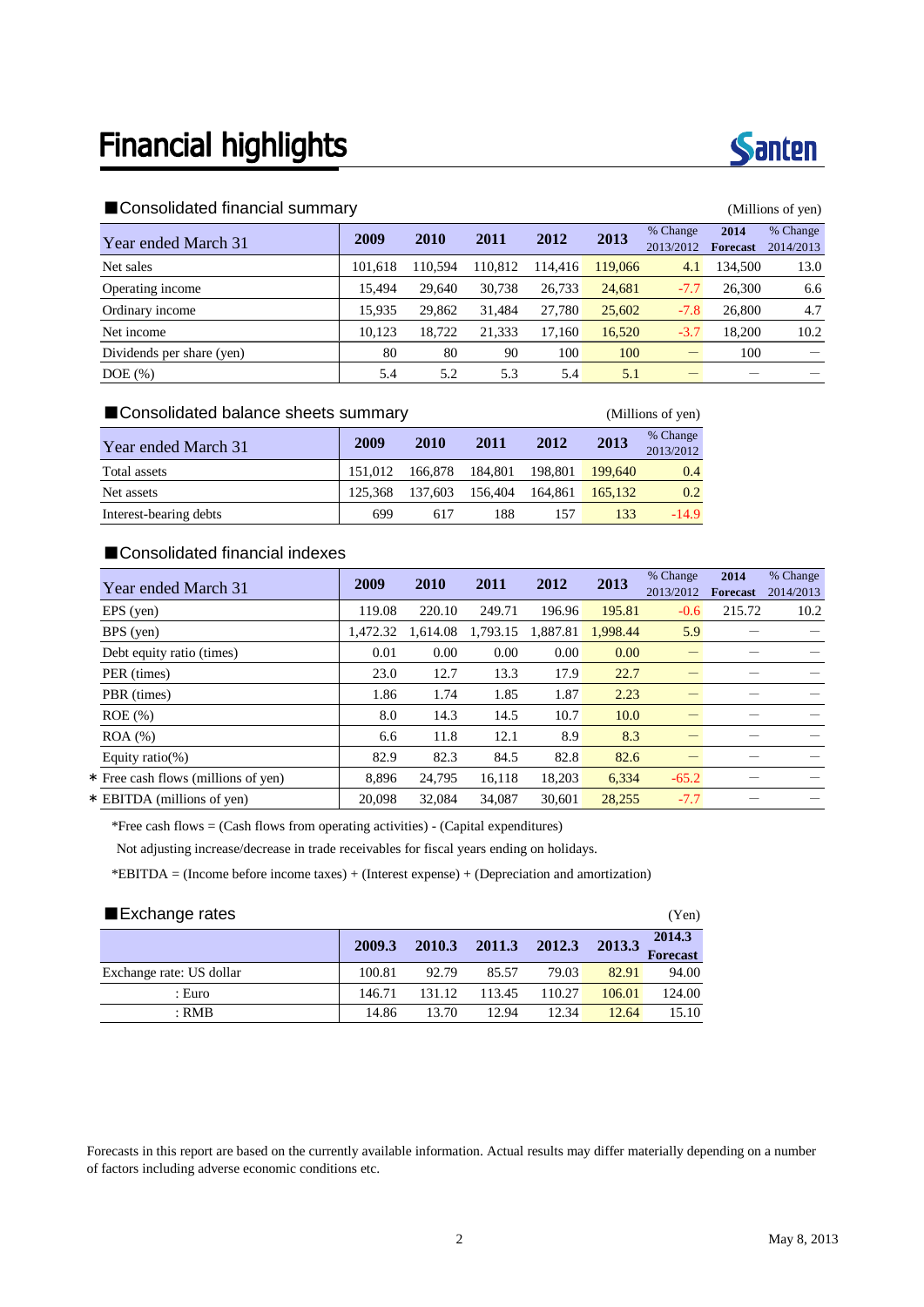# **Financial highlights**



## ■Consolidated Financial summary (Graph)













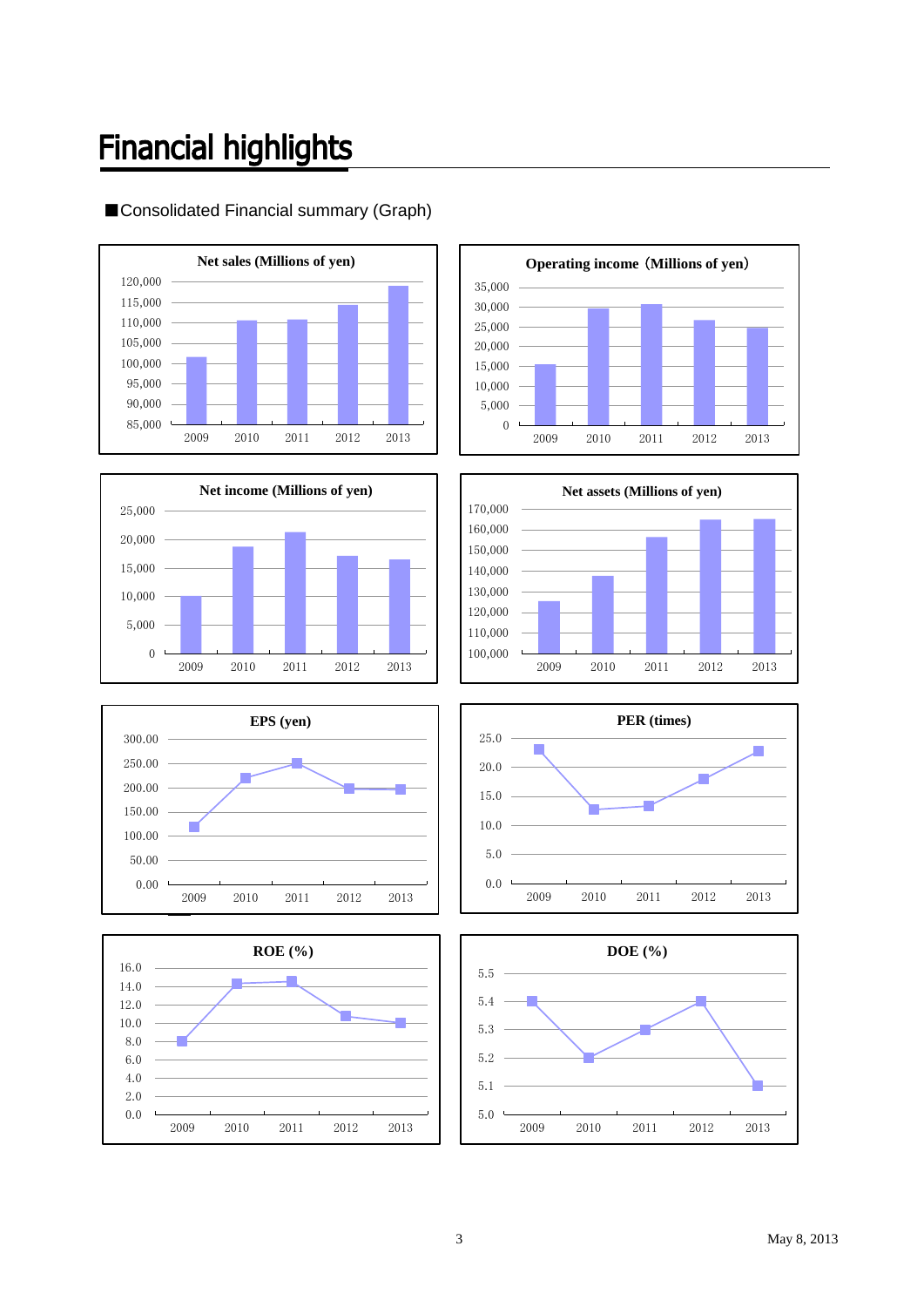# **Consolidated information**



|                                              |          |                          |          |         |         | (Millions of yen)     |
|----------------------------------------------|----------|--------------------------|----------|---------|---------|-----------------------|
| Year ended March 31                          | 2009     | 2010                     | 2011     | 2012    | 2013    | % Change<br>2013/2012 |
| <b>Net sales</b>                             | 101,618  | 110,594                  | 110,812  | 114,416 | 119,066 | 4.1                   |
| Cost of sales                                | 35,947   | 34,710                   | 34,436   | 35,385  | 41,501  | 17.3                  |
| (Percentage of net sales)                    | 35.4%    | 31.4%                    | 31.1%    | 30.9%   | 34.9%   |                       |
| <b>Gross profit</b>                          | 65,671   | 75,884                   | 76,375   | 79,031  | 77,564  | $-1.9$                |
| (Percentage of net sales)                    | 64.6%    | 68.6%                    | 68.9%    | 69.1%   | 65.1%   |                       |
| Selling, general and administrative expenses | 50,177   | 46,244                   | 45,636   | 52,298  | 52,883  | 1.1                   |
| (Percentage of net sales)                    | 49.4%    | 41.8%                    | 41.2%    | 45.7%   | 44.4%   |                       |
| R&D expenditures                             | 18,457   | 14,123                   | 13,221   | 17,225  | 16,719  | $-2.9$                |
| (Percentage of net sales)                    | 18.2%    | 12.8%                    | 11.9%    | 15.1%   | 14.0%   |                       |
| <b>Operating income</b>                      | 15,494   | 29,640                   | 30,738   | 26,733  | 24,681  | $-7.7$                |
| (Percentage of net sales)                    | 15.2%    | 26.8%                    | 27.7%    | 23.4%   | 20.7%   |                       |
| Non-operating income                         | 1,430    | 842                      | 1,011    | 1,119   | 1,007   | $-9.9$                |
| Non-operating expenses                       | 989      | 620                      | 265      | 71      | 86      | 21.5                  |
| <b>Ordinary income</b>                       | 15,935   | 29,862                   | 31,484   | 27,780  | 25,602  | $-7.8$                |
| (Percentage of net sales)                    | 15.7%    | 27.0%                    | 28.4%    | 24.3%   | 21.5%   |                       |
| Extraordinary gain                           | 18       | 74                       | 15       | 61      | 17      | $-71.2$               |
| <b>Extraordinary</b> loss                    | 129      | 1,327                    | 425      | 51      | 28      | $-44.8$               |
| Income before income taxes                   | 15,823   | 28,610                   | 31,074   | 27,791  | 25,591  | $-7.9$                |
| (Percentage of net sales)                    | 15.6%    | 25.9%                    | 28.0%    | 24.3%   | 21.5%   |                       |
| Income taxes - current                       | 8,269    | 10,687                   | 9,970    | 9,912   | 7,908   | $-20.2$               |
| Income taxes - deferred                      | $-2,568$ | $-800$                   | $-229$   | 717     | 1,162   | 62.0                  |
| Income before minority interests             |          | $\overline{\phantom{0}}$ | 21,333   | 17,160  | 16,520  |                       |
| Net income                                   | 10,123   | 18,722                   | 21,333   | 17,160  | 16,520  | $-3.7$                |
| (Percentage of net sales)                    | 10.0%    | 16.9%                    | 19.3%    | 15.0%   | 13.9%   |                       |
| Income before minority interests             |          | $\equiv$                 | 21,333   | 17,160  | 16,520  |                       |
| Other comprehensive income                   |          |                          | $-1.537$ | $-194$  | 5,208   |                       |
| Comprehensive income                         |          |                          | 19,796   | 16,966  | 21,728  |                       |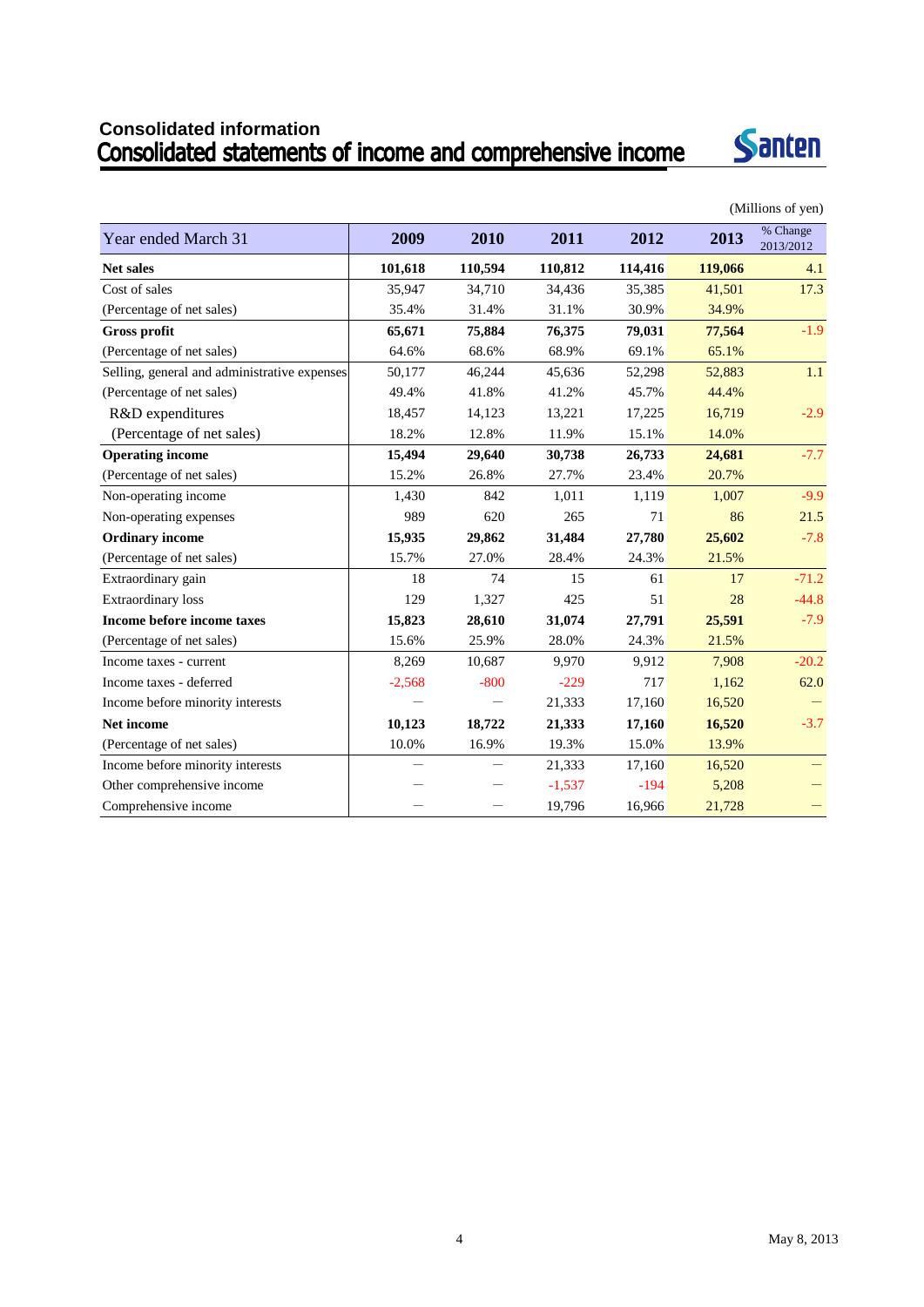# **Consolidated statements of income details**

| Major Selling, general and administrative expenses |        |        |        |        |        | (Millions of yen)     |
|----------------------------------------------------|--------|--------|--------|--------|--------|-----------------------|
| Year ended March 31                                | 2009   | 2010   | 2011   | 2012   | 2013   | % Change<br>2013/2012 |
| Personnel expenses                                 | 13,089 | 13,347 | 13,612 | 14,933 | 15,627 | 4.6                   |
| Sales promotion expenses                           | 4.084  | 4.172  | 4.490  | 5,163  | 5,233  | 1.4                   |
| Royalty expenses                                   | 2,116  | 2.497  | 2,545  | 1.952  | 1,935  | $-0.8$                |
| Advertising expenses                               | 1,878  | 1.637  | 1,500  | 1.221  | 1.116  | $-8.6$                |
| R&D expenditures                                   | 18.457 | 14.123 | 13.221 | 17.225 | 16,719 | $-2.9$                |

| Major Non-operating income and expenses |  |
|-----------------------------------------|--|
|-----------------------------------------|--|

| Year ended March 31          | 2009 | 2010 | 2011 | 2012 | 2013 | % Change<br>2013/2012 |
|------------------------------|------|------|------|------|------|-----------------------|
| Interest and dividend income | 548  | 417  | 521  | 528  | 522  | $-1.2$                |
| Gain on insurance received   |      | 128  | 136  | 143  | 157  | 10.3                  |
| Interest expense             | ნა   |      | 36   |      |      | $-69.5$               |

(Millions of yen)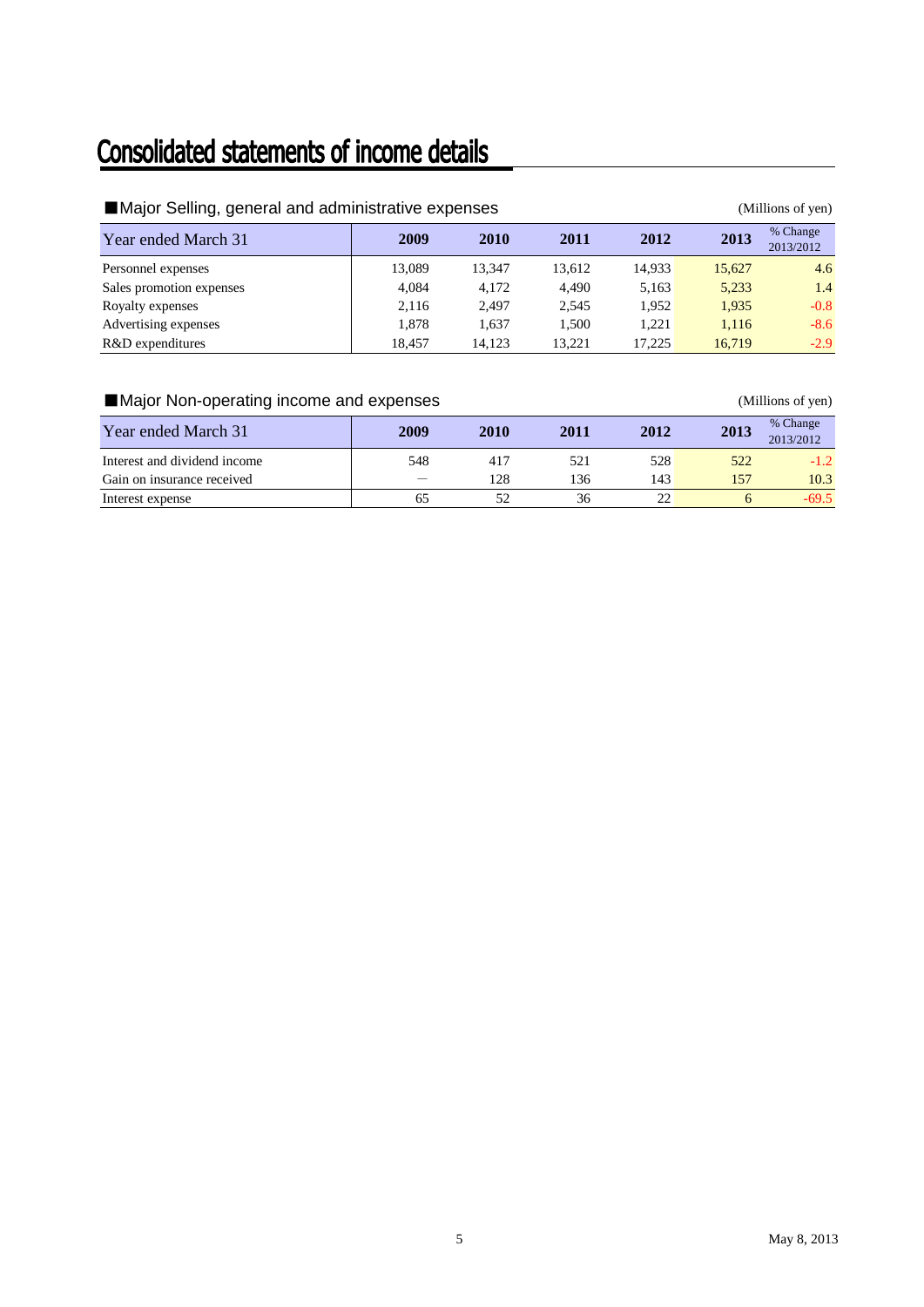# Sales details



### ■Sales by segment (Millions of yen)

| <b>Year ended March 31</b>         | 2009    | 2010    | 2011    | 2012    | 2013    | % Change<br>2013/2012 |
|------------------------------------|---------|---------|---------|---------|---------|-----------------------|
| Pharmaceuticals                    | 100,970 | 109,057 | 108,575 | 111.846 | 116,810 | 4.4                   |
| Prescription pharmaceuticals       | 95.745  | 103.806 | 103.852 | 107.249 | 110.336 | 2.9                   |
| Ophthalmic                         | 84.488  | 86,867  | 90.797  | 93.620  | 98.981  | 5.7                   |
| Anti-rheumatic drugs               | 9.741   | 9.907   | 9,833   | 9.987   | 9.874   | $-1.1$                |
| Other prescription pharmaceuticals | 1,515   | 7.030   | 3.221   | 3,641   | 1,480   | $-59.3$               |
| OTC pharmaceuticals                | 5.225   | 5.251   | 4.723   | 4.597   | 6.474   | 40.8                  |
| <b>Others</b>                      | 648     | 1.537   | 2.236   | 2.570   | 2.255   | $-12.2$               |
| Medical devices                    | 624     | 1.520   | 2.224   | 2,558   | 2.245   | $-12.2$               |
| Others                             | 24      | 16      | 11      | 11      | 10      | $-9.6$                |
| Total net sales                    | 101,618 | 110.594 | 110.812 | 114,416 | 119,066 | 4.1                   |

| [Domestic]                         |        |        |        |        |         | (Millions of yen)     |
|------------------------------------|--------|--------|--------|--------|---------|-----------------------|
| <b>Year ended March 31</b>         | 2009   | 2010   | 2011   | 2012   | 2013    | % Change<br>2013/2012 |
| Pharmaceuticals                    | 87,972 | 88,605 | 91,047 | 93,449 | 98,521  | 5.4                   |
| Prescription pharmaceuticals       | 82,754 | 83,372 | 86,332 | 88,862 | 92,062  | 3.6                   |
| Ophthalmic                         | 72,357 | 72,666 | 75,585 | 77,753 | 81,125  | 4.3                   |
| Anti-rheumatic drugs               | 9,634  | 9.772  | 9.727  | 9,883  | 9,810   | $-0.7$                |
| Other prescription pharmaceuticals | 762    | 933    | 1,020  | 1,225  | 1,126   | $-8.1$                |
| OTC pharmaceuticals                | 5,218  | 5,232  | 4,715  | 4,587  | 6,458   | 40.8                  |
| <b>Others</b>                      | 647    | 980    | 1,501  | 1,924  | 2,189   | 13.8                  |
| Medical devices                    | 622    | 963    | 1,490  | 1,912  | 2,178   | 13.9                  |
| Others                             | 24     | 16     | 11     | 11     | 10      | $-9.6$                |
| Total domestic sales               | 88.620 | 89,586 | 92,549 | 95,374 | 100.711 | 5.6                   |
| (Percentage of total net sales)    | 87.2%  | 81.0%  | 83.5%  | 83.4%  | 84.6%   |                       |

### [Overseas] (Millions of yen) **Year ended March 31 2009 2010 2011 2012 2013** <sup>% Change</sup> 2013/2012 Pharmaceuticals 12,997 20,451 17,527 18,396 18,288 -0.6 Prescription pharmaceuticals 12,990 20,433 17,519 18,386 18,273 -0.6 Ophthalmic 12,131 14,201 15,211 15,866 17,855 12.5 Anti-rheumatic drugs 106 135 106 103 63 -38.7 Other prescription pharmaceuticals  $\begin{array}{cccc} 752 & 6,096 & 2,200 & 2,416 & 354 & -85.3 \end{array}$ OTC pharmaceuticals 6 18 8 10 15 47.4<br>thers 1 556 734 645 66 -89.7 Others 66 -89.7 Medical devices 1 556 734 645 66 -89.7 Others  $-$ Total overseas sales 12,998 21,008 18,262 19,042 18,354 -3.6 (Percentage of total net sales) 12.8% 19.0% 16.5% 16.6% 15.4%  $-$

**Santen**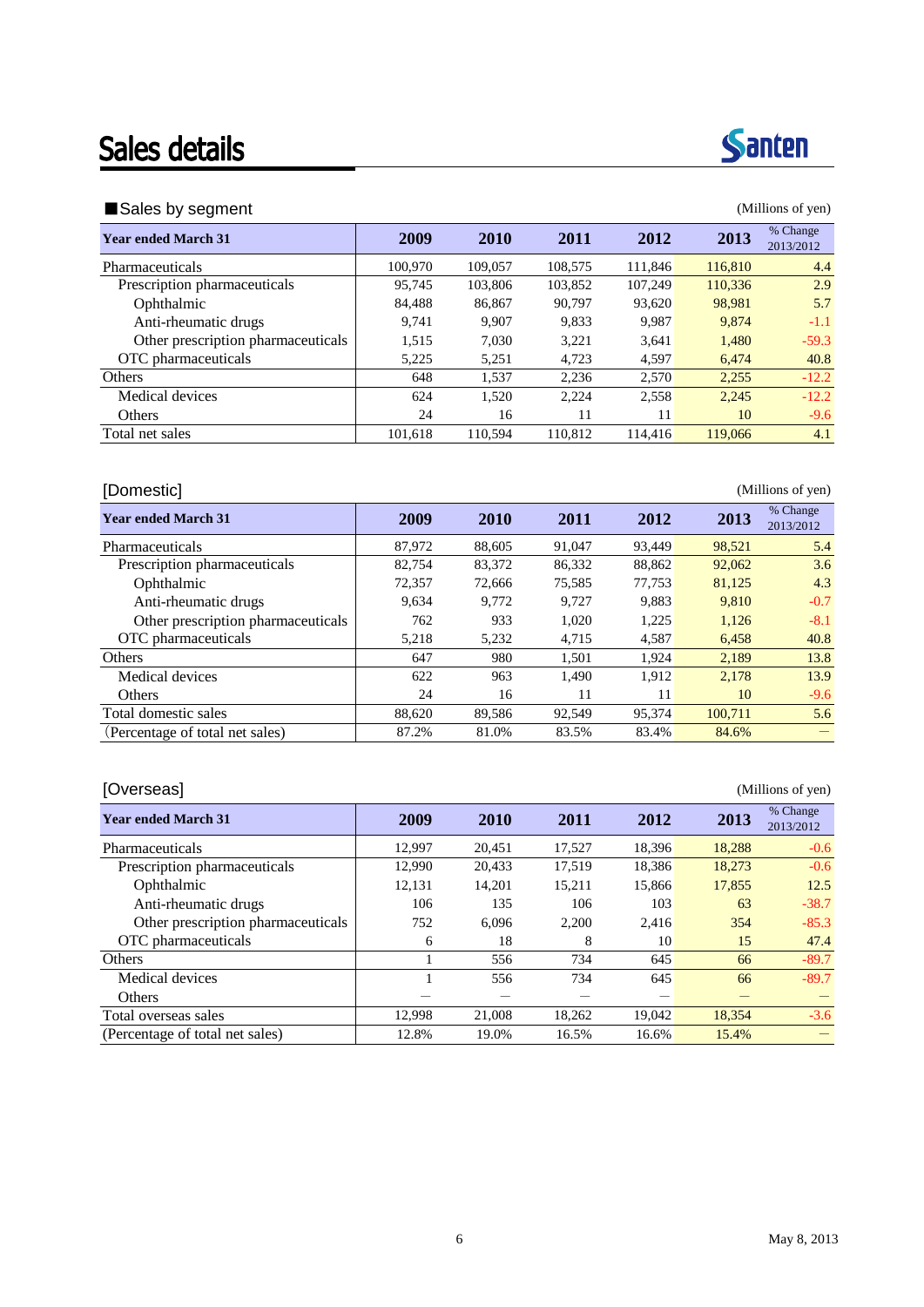# Sales details

| Sales of major prescription pharmaceuticals |
|---------------------------------------------|
|---------------------------------------------|

| <b>Therapeutic category</b> | <b>Generic name/formulation</b>                 | <b>Brand name</b>    |       | <b>Region</b> Launched |
|-----------------------------|-------------------------------------------------|----------------------|-------|------------------------|
| Bacterial conjunctivitis    | levofloxacin/ophthalmic solution                | Cravit               | Japan | Apr- $00$              |
|                             | ofloxacin/ophthalmic solution                   | <b>Tarivid</b>       | Japan | Sep-87                 |
|                             | tafluprost/opthalmic solution                   | <b>Tapros</b>        | Japan | Dec-08                 |
|                             | dorzolamide hydrochloride-timolol maleate/      | Cosopt               | Japan | $Jun-10$               |
|                             | combination ophthalmic solution                 |                      |       |                        |
| Glaucoma                    | timolol maleate/ophthalmic solution             | <b>Timoptol</b>      | Japan | $Sep-81$               |
|                             | timotol maleate/                                | <b>Timoptol XE</b>   | Japan | Nov-99                 |
|                             | long-acting ophthalmic solution                 |                      |       |                        |
|                             | bunazosin hydrochloride/opthalmic solution      | <b>Detantol</b>      | Japan | $Sep-01$               |
|                             | isopropyl unoprostone/opthalmic solution        | Rescula ※            | Japan | Oct-94                 |
| Allergy                     | levocabastine hydrochloride/                    | Livostin             | Japan | $Jan-01$               |
|                             | ophthalmic solution                             |                      |       |                        |
| Corneal disease             | sodium hyaluronate/ophthalmic solution          | <b>Hyalein</b>       | Japan | $Jun-95$               |
|                             | diquafosol sodium                               | <b>Diquas</b>        | Japan | $Dec-10$               |
| Inflammation                | fluorometholone/ophthalmic solution             | <b>Flumetholon</b>   | Japan | $Oct-75$               |
| Senile cataract             | pirenoxine/ophthalmic solution                  | Kary Uni             | Japan | Jul-92                 |
| Adjuvant for ophthalmic     | sodium hyaluronate/                             |                      |       | $Jan-95$               |
| operations                  | adjuvant for ophthalmic operations              | <b>Opegan Hi</b>     | Japan |                        |
| Intravitreal VEGF inhibitor | aflibercept solution for intravitreal injection | <b>Eylea</b>         | Japan | $Nov-12$               |
|                             | bucillamine/tablet                              | <b>Rimatil</b>       | Japan | $Sep-87$               |
| Rheumatoid arthritis        | salazosulfapyridine/enteric coated tablet       | <b>Azulfidine EN</b> | Japan | Dec-95                 |
|                             | methotrexate/tablet                             | <b>Metolate</b>      | Japan | $Jul-04$               |

※Rescula: This product, which was launched in October 1994, has been sold by Santen Pharmaceutical Co., Ltd. since October 2004.

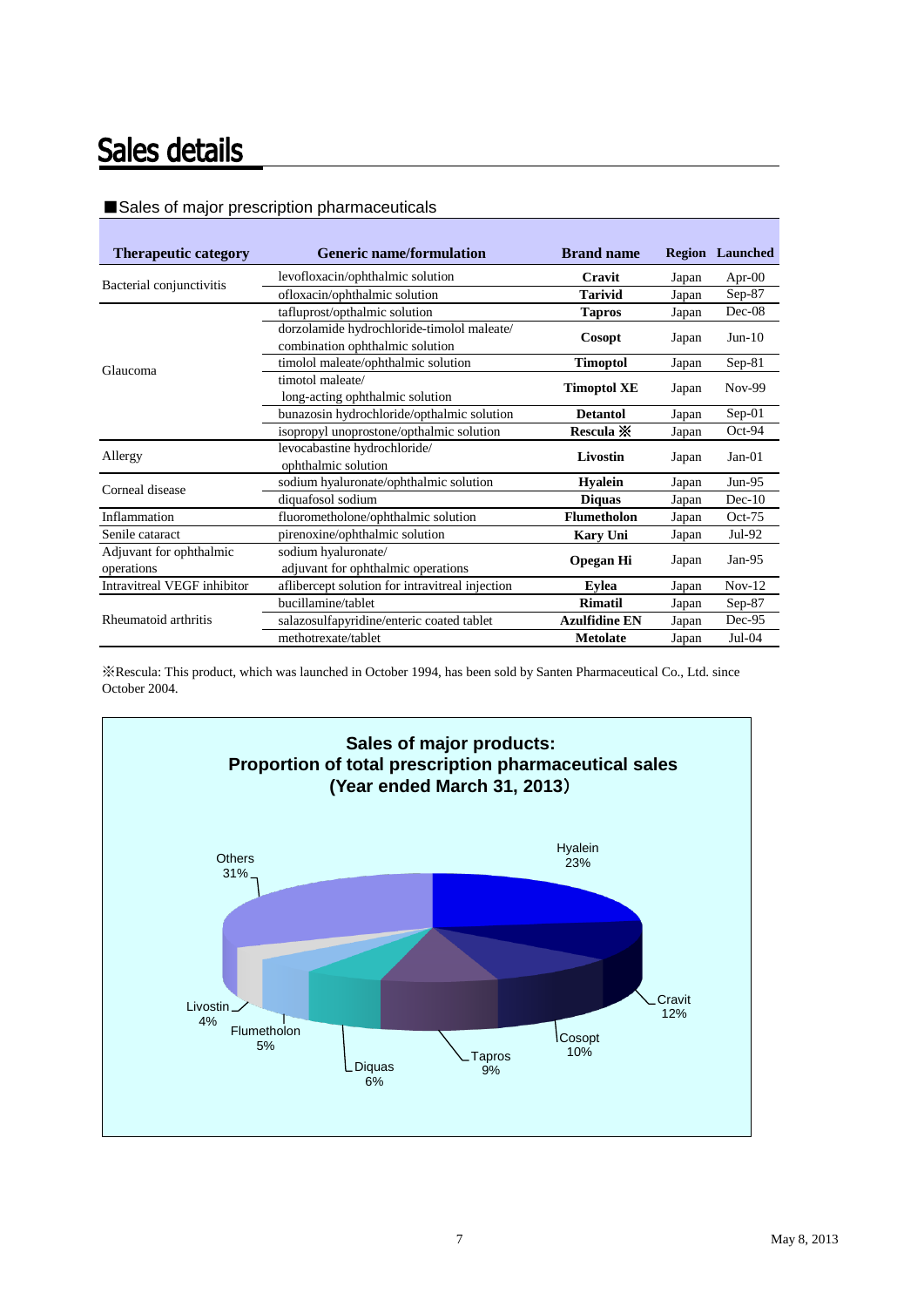

| (Millions of yen)    |                       |                            |                       |        |                          |                            |                 |                               |
|----------------------|-----------------------|----------------------------|-----------------------|--------|--------------------------|----------------------------|-----------------|-------------------------------|
|                      |                       | <b>Year ended March 31</b> |                       |        |                          | <b>Year ended March 31</b> |                 |                               |
| <b>Brand name</b>    | % Change<br>2014/2013 | 2014<br><b>Forecast</b>    | % Change<br>2013/2012 | 2013   | 2012                     | 2011                       | 2010            | 2009                          |
| Cravit               | 9.9                   | 11,928                     | $-12.2$               | 10,857 | 12,368                   | 12,904                     | 12,240          | 12,443                        |
| <b>Tarivid</b>       | 6.5                   | 1,950                      | $-5.3$                | 1,830  | 1,932                    | 2,419                      | 2,423           | 2,488                         |
| <b>Tapros</b>        | 17.7                  | 9,266                      | 7.1                   | 7,872  | 7,351                    | 6,633                      | 4.687           | 1,058                         |
| Cosopt               | 5.2                   | 9,470                      | 43.6                  | 9,006  | 6,271                    | 2,935                      |                 |                               |
| <b>Timoptol</b>      | $-15.2$               | 1,159                      | $-19.7$               | 1,366  | 1,701                    | 2,152                      | 2,832           | 3,213                         |
| <b>Timoptol XE</b>   | $-7.8$                | 1,923                      | $-13.3$               | 2,085  | 2,404                    | 2,891                      | 3,475           | 3,477                         |
| <b>Detantol</b>      | $-24.8$               | 1,304                      | $-11.9$               | 1,734  | 1,968                    | 2,064                      | 2,168           | 2,283                         |
| <b>Rescula</b>       | $-2.5$                | 2,187                      | $-9.3$                | 2,243  | 2,472                    | 2,777                      | 3,669           | 4,386                         |
| Livostin             | $-19.5$               | 3,250                      | 20.6                  | 4,036  | 3,346                    | 3,800                      | 3,229           | 4,302                         |
| <b>Hyalein</b>       | $-2.5$                | 20,628                     | $-4.8$                | 21,159 | 22,216                   | 21,257                     | 21,219          | 20,030                        |
| <b>Diquas</b>        | 40.0                  | 7,788                      | 95.5                  | 5,563  | 2,846                    | 745                        |                 |                               |
| <b>Flumetholon</b>   | $-8.1$                | 4,089                      | 9.2                   | 4,447  | 4,072                    | 4,753                      | 4,432           | 4,671                         |
| <b>Kary Uni</b>      | 8.2                   | 4,074                      | 2.1                   | 3,765  | 3,690                    | 3,728                      | 3,728           | 3,572                         |
| <b>Opegan Hi</b>     | 5.6                   | 3,001                      | $-5.8$                | 2,842  | 3,018                    | 3,226                      | 3,431           | 3,236                         |
| Eylea                | 209.5                 | 9,852                      | $\qquad \qquad -$     | 3,183  | $\overline{\phantom{m}}$ | $\qquad \qquad$            | $\qquad \qquad$ | $\overbrace{\phantom{aaaaa}}$ |
| <b>Rimatil</b>       | $-6.0$                | 3,057                      | $-11.4$               | 3,253  | 3,673                    | 3,944                      | 4,352           | 4,539                         |
| <b>Azulfidine EN</b> | $-5.3$                | 3,568                      | $-6.5$                | 3,767  | 4,030                    | 4,106                      | 4,216           | 4,187                         |
| <b>Metolate</b>      | 27.0                  | 2,590                      | 19.6                  | 2,040  | 1,705                    | 1,250                      | 995             | 797                           |



Forecasts in this report are based on the currently available information. Actual results may differ materially depending on a number of factors including adverse economic conditions etc.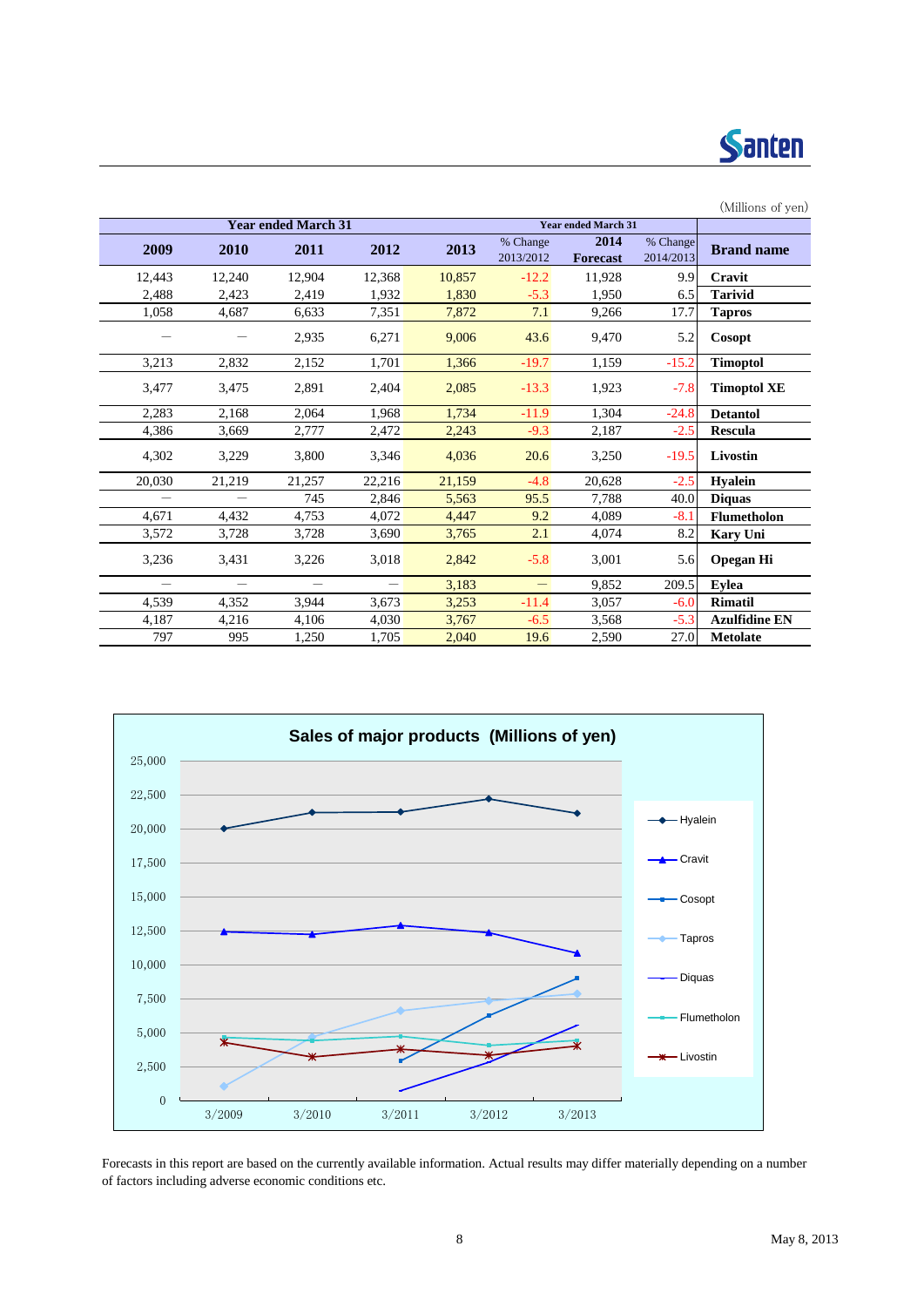# **Consolidated balance sheets**

| <b>Assets</b>                          |               |               |               |      |               |               |               |      | (Millions of yen) |      |
|----------------------------------------|---------------|---------------|---------------|------|---------------|---------------|---------------|------|-------------------|------|
| <b>Year ended March 31</b>             | 2009          |               | 2010          |      | 2011          |               | 2012          |      | 2013              |      |
|                                        |               | $\frac{0}{0}$ |               | $\%$ |               | $\frac{0}{0}$ |               | $\%$ |                   | $\%$ |
| <b>Current assets</b>                  | 101,053       | 66.9          | 118,832       | 71.2 | 137,668       | 74.5          | 140,288       | 70.6 | 132,582           | 66.4 |
| Cash and deposits                      | 37,117        |               | 56,677        |      | 65,558        |               | 66,235        |      | 50,884            |      |
| Notes and accounts<br>receivable-trade | 36,011        |               | 35,268        |      | 38,980        |               | 37,923        |      | 43,840            |      |
| Marketable securities                  | 11,396        |               | 8,998         |      | 13,332        |               | 12,739        |      | 11,007            |      |
| Inventories                            | 12,235        |               | 13,623        |      | 14,704        |               | 17,949        |      | 20,949            |      |
| Deferred tax assets                    | 1,941         |               | 2,166         |      | 1,986         |               | 1,921         |      | 1,880             |      |
| Other current assets                   | 2,352         |               | 2,098         |      | 3,106         |               | 3,521         |      | 4,022             |      |
| Allowance for doubtful<br>receivables  | $-1$          |               | $-0$          |      | $-1$          |               | $-1$          |      | $-1$              |      |
| <b>Fixed assets</b>                    | 49,959        | 33.1          | 48,046        | 28.8 | 47,133        | 25.5          | 58,513        | 29.4 | 67,057            | 33.6 |
| Tangible assets                        | 28,664        | 19.0          | 26,574        | 15.9 | 24,956        | 13.5          | 25,523        | 12.8 | 27,420            | 13.7 |
| Buildings and structures               | 15,864        |               | 14,622        |      | 13,450        |               | 12,806        |      | 13,427            |      |
| Machinery, equipment and<br>vehicles   | 2,432         |               | 1,994         |      | 1.632         |               | 1,581         |      | 1,584             |      |
| Land                                   | 8,678         |               | 8,418         |      | 8,216         |               | 8,213         |      | 8,240             |      |
| Lease assets                           | 39            |               | 97            |      | 186           |               | 166           |      | 158               |      |
| Construction in progress               | 99            |               | 43            |      | 186           |               | 1,365         |      | 2,454             |      |
| Other tangibles                        | 1,550         |               | 1,397         |      | 1,283         |               | 1,390         |      | 1,554             |      |
| Intangible assets                      | 1,549         | 1.0           | 1,231         | 0.7  | 991           | 0.5           | 12,877        | 6.5  | 14,123            | 7.1  |
| Goodwill                               |               |               |               |      |               |               | 5,801         |      | 5,936             |      |
| In-process research and<br>development |               |               |               |      |               |               | 5,941         |      | 6,767             |      |
| Software                               | 1,355         |               | 1,158         |      | 952           |               | 831           |      | 1,150             |      |
| Other intangibles                      | 193           |               | 72            |      | 39            |               | 301           |      | 269               |      |
| Investments and other assets           | 19,744        | 13.1          | 20,240        | 12.1 | 21,185        | 11.5          | 20,112        | 10.1 | 25,513            | 12.8 |
| Investment securities                  | 11,818        |               | 12,239        |      | 12,141        |               | 12,411        |      | 18,173            |      |
| Deferred tax assets                    | 6,409         |               | 6,702         |      | 7,538         |               | 6,500         |      | 4,460             |      |
| Other assets                           | 1,516         |               | 1,299         |      | 1,505         |               | 1,200         |      | 2,879             |      |
| <b>Deferred assets</b>                 |               |               |               |      |               |               |               |      |                   |      |
| <b>Total assets</b>                    | 151,012 100.0 |               | 166,878 100.0 |      | 184,801 100.0 |               | 198,801 100.0 |      | 199,640 100.0     |      |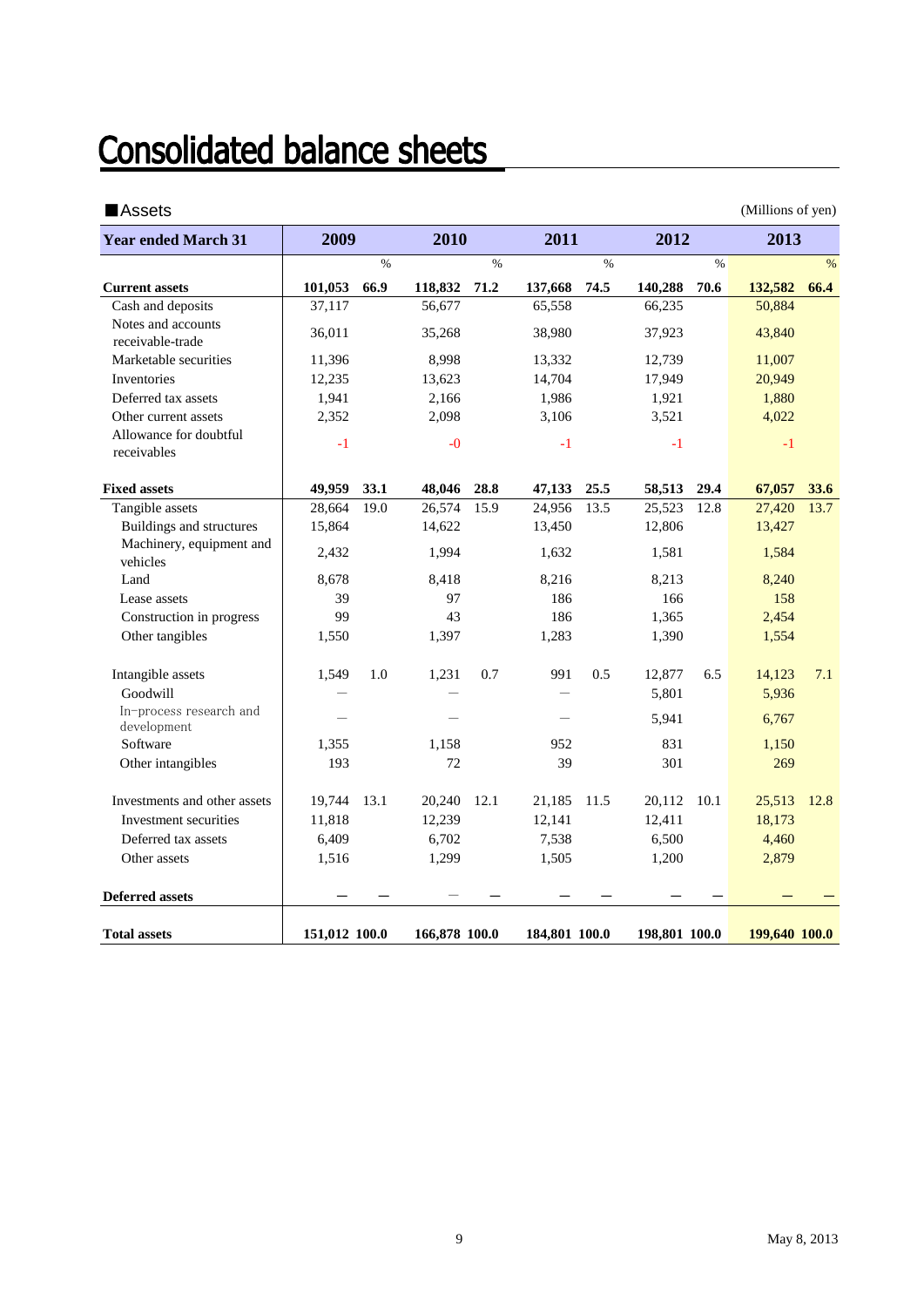

### ■Liabilities and net assets (Millions of yen) **Year ended March 31** %  $\%$  %  $\%$  %  $\%$ **Current liabilities 22,439 14.9 25,286 15.2 24,104 13.0 27,425 13.8 27,011 13.5** Trade accounts payable 6,018 5,600 6,031 8,074 9,266 Short-term debt 545 543 Current portion of long term debt  $110 - - - 5$ Other payables 2,414 7,414 7,936 8,444 9,009 9,868 Income taxes payable 4,163 6,618 4,631 5,282 3,038 Reserve for bonuses  $\begin{array}{ccc} \n 2.590 & 2.687 & 2.712 & 2.943 & 3.085\n \end{array}$ Other reserves 1 69 81 87 81 104 Other current liabilities 1,528 1,819 2,198 2,027 1,647 **Non-current liabilities 3,203 2.1 3,988 2.4 4,292 2.3 6,514 3.3 7,496 3.8** Lease Obligations 143 74 152 115 87 Deferred tax liabilities 1 20 15 20 1,996 2,269 Retirement and severance benefits **2,393** 2,910 3,266 3,459 3,664 Retirement and severance benefits for directors and auditors 505 456 453 222 248 Asset retirement obligations  $\begin{array}{ccc} - & - & 160 & 161 & 160 \end{array}$ Other liabilities 1,066 1,066 1,066 1,066 1,066 1,066 1,066 1,066 1,066 1,066 1,066 1,066 1,066 1,066 1,066 1,066 1,066 1,066 1,066 1,066 1,066 1,066 1,066 1,066 1,066 1,066 1,066 1,066 1,066 1,066 1,066 1,066 1,066 1,066 **Total liabilities 25,643 17.1 29,275 17.5 28,397 15.4 33,940 17.1 34,507 17.3 Shareholders' equity 129,808 86.0 141,866 85.0 162,159 87.7 170,770 85.9 165,855 83.1** Common stock 6,457 4.3 6,538 3.9 6,614 3.6 6,694 3.4 7,080 3.5 Capital surplus 7,152 4.7 7,233 4.3 7,968 4.3 8,049 4.0 7,775 3.9 Retained earnings 121,133 80.2 133,053 79.7 147,578 79.9 156,030 78.5 151,001 75.6 Treasury stock, at cost  $-4,934$   $-3.3$   $-4,958$   $-3.0$   $-1$   $-0.0$   $-4$   $0.0$   $-2$   $-0.0$ **Accumulated other comprehensive income -4,628 -3.1 -4,524 -2.7 -6,061 -3.3 -6,255 -3.1 -1,047 -0.5**  Unrealized gains on securities, net of taxes -246 -0.2 136 0.1 -443 -0.2 51 0.0 1,920 1.0 Foreign currency translation adjustments -4,381 -2.9 -4,660 -2.8 -5,618 -3.0 -6,306 -3.2 -2,967 -1.5 **Stock subscription rights 188 0.1 260 0.2 305 0.2 347 0.2 324 0.2** 0 0.0 0 0.0 0 0.0 0 0.0 0 0.0 **Total net assets 125,368 82.9 137,603 82.5 156,404 84.6 164,861 82.9 165,132 82.7 <sup>0</sup> 0.0 <sup>0</sup> 0.0 <sup>0</sup> 0.0 <sup>0</sup> 0.0 <sup>0</sup> 0.0 Total liabilities and net assets 151,012 100.0 166,878 100.0 184,801 100.0 198,801 100.0 199,640 100.0 2009 2010 2011 2012 2013**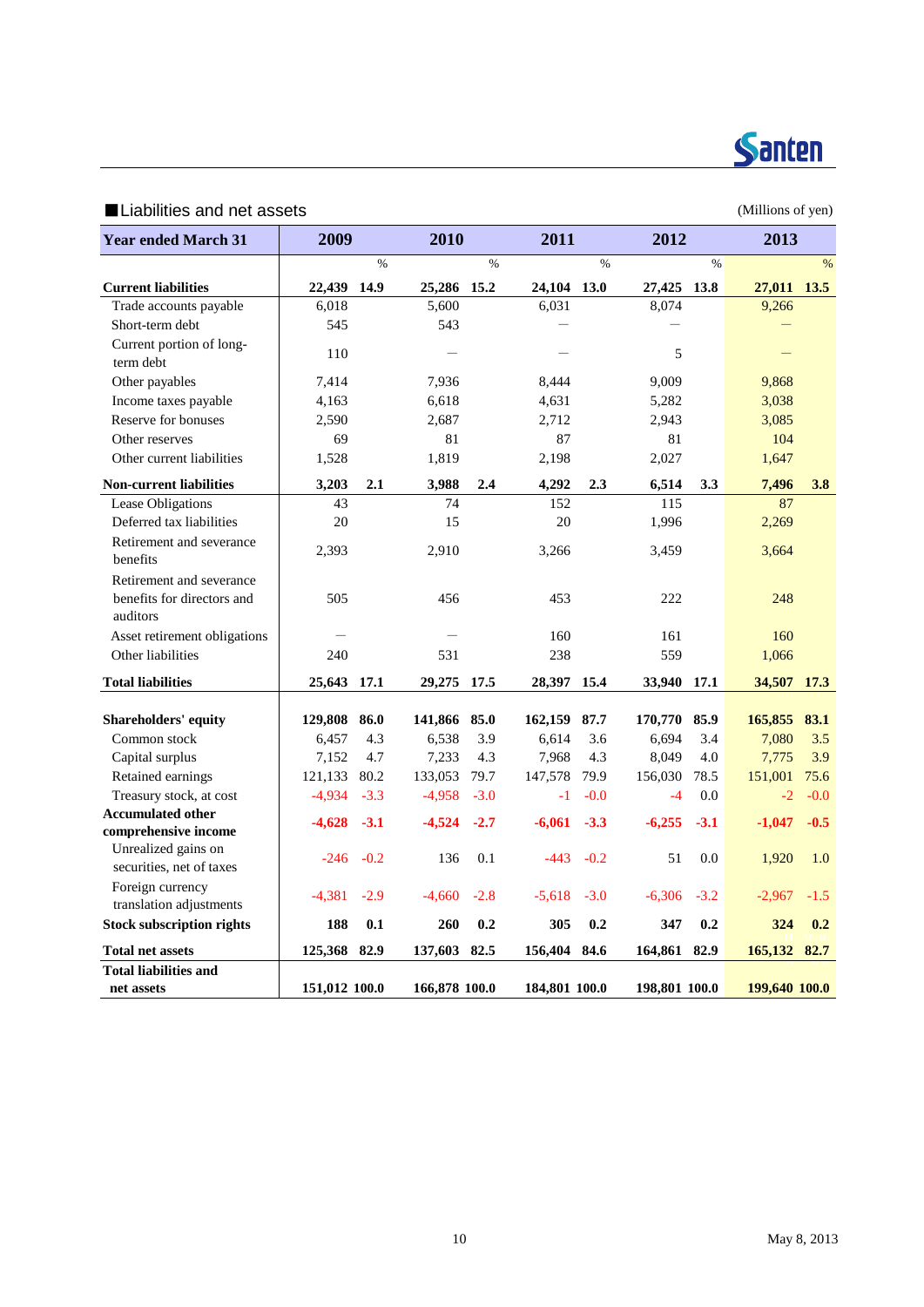# **Consolidated statements of cash flows**

| (Millions of yen)                                                                   |                |                          |                   |                          |                |  |  |  |
|-------------------------------------------------------------------------------------|----------------|--------------------------|-------------------|--------------------------|----------------|--|--|--|
| <b>Year ended March 31</b>                                                          | 2009           | 2010                     | 2011              | 2012                     | 2013           |  |  |  |
| I. Cash flows from operating activities:                                            |                |                          |                   |                          |                |  |  |  |
| Income before income taxes                                                          | 15,823         | 28,610                   | 31,074            | 27,791                   | 25,591         |  |  |  |
| Depreciation and amortization                                                       | 4,209          | 3,421                    | 2,976             | 2,787                    | 2,656          |  |  |  |
| Amortization of goodwill                                                            |                | $\overline{\phantom{0}}$ |                   | 162                      | 634            |  |  |  |
| Loss on impairment of fixed assets                                                  |                | 397                      |                   | 19                       |                |  |  |  |
| Increase/decrease in retirement and severance benefits                              | 553            | 517                      | 359               | 178                      | 186            |  |  |  |
| Interest and dividend income                                                        | $-548$         | $-417$                   | $-521$            | $-528$                   | $-522$         |  |  |  |
| Interest expense                                                                    | 65             | 52                       | 36                | 22                       | 6              |  |  |  |
| Equity in losses of affiliates                                                      | 679            | 564                      | $\qquad \qquad -$ | $\overline{\phantom{0}}$ |                |  |  |  |
| Increase/decrease in trade receivables                                              | $-916$         | 698                      | $-3,892$          | 1,037                    | $-5,559$       |  |  |  |
| Increase/decrease in inventories                                                    | $-1,334$       | $-1,438$                 | $-1,299$          | $-3,294$                 | $-2,588$       |  |  |  |
| Increase/decrease in trade accounts payable                                         | 509            | $-248$                   | 521               | 2,033                    | 1,170          |  |  |  |
| Other, net                                                                          | 759            | 1,872                    | $-11$             | 9                        | $-1,790$       |  |  |  |
| Subtotal                                                                            | 19,801         | 34,030                   | 29,243            | 30,219                   | 19,785         |  |  |  |
| Interest and dividend income received                                               | 550            | 418                      | 513               | 549                      | 532            |  |  |  |
| Interest expense paid                                                               | $-71$          | $-46$                    | $-36$             | $-16$                    | $-3$           |  |  |  |
| Income taxes paid                                                                   | $-8,431$       | $-8,291$                 | $-11,951$         | $-9,268$                 | $-10,372$      |  |  |  |
| Net cash provided by operating activities                                           | 11,849         | 26,110                   | 17,769            | 21,483                   | 9,942          |  |  |  |
|                                                                                     |                |                          |                   |                          |                |  |  |  |
| II. Cash flows from investing activities:                                           |                |                          |                   |                          |                |  |  |  |
| Increase in fixed deposits                                                          | $-4,420$       | $-2,236$                 | $-4,384$          | $-165$                   | $-504$         |  |  |  |
| Decrease in fixed deposits                                                          | 3,358          | 1,937                    | 3,519             | 2,781                    | 630            |  |  |  |
| Payments for acquisition of marketable securities                                   |                | $-3,599$                 | $-1,488$          | $-1,617$                 | $-301$         |  |  |  |
| Proceeds from sale of marketable securities                                         |                | 5,098                    | 403               | 4,850                    | 4,048          |  |  |  |
| Payments for acquisition of fixed assets                                            | $-2,953$       | $-1,314$                 | $-1,650$          | $-3,280$                 | $-3,608$       |  |  |  |
| Proceeds from sale of fixed assets                                                  | $\overline{2}$ | $\overline{c}$           | 188               | 6                        | 37             |  |  |  |
| Purchase of investment securities                                                   | $-2,080$       | $-1,027$                 | $-4,296$          | $-2,420$                 | $-4,882$       |  |  |  |
| Proceeds from sale of investment securities                                         | 462            | 309                      | 20                | 377                      | $\mathbf{1}$   |  |  |  |
| Payment for acquisition of shares of subsidiaries due to<br>change in consolidation |                |                          | —                 | $-10,804$                |                |  |  |  |
| Payments for loans                                                                  | $-300$         | -49                      | $-0$              | $-6$                     |                |  |  |  |
| Proceeds from loans                                                                 | 311            | 49                       |                   | 7                        | $\overline{2}$ |  |  |  |
| Other, net                                                                          | $\mathbf{0}$   | 1                        | 13                | $-1$                     | $-17$          |  |  |  |
| Net cash(used in) provided by investing activities                                  | $-5,619$       | $-829$                   | $-7,676$          | $-10,272$                | $-4,595$       |  |  |  |
| III. Cash flows from financing activities:                                          |                |                          |                   |                          |                |  |  |  |
| Proceeds from short-term debt                                                       | 545            | 548                      | 258               |                          |                |  |  |  |
| Repayment of short-term debt                                                        |                | $-520$                   | $-776$            |                          |                |  |  |  |
| Repayment of long-term debt                                                         | $-5,168$       | $-110$                   |                   |                          |                |  |  |  |
| Purchase of treasury stock                                                          | $-15$          | $-24$                    | $-25$             | $-2$                     | $-13,764$      |  |  |  |
| Proceeds from disposal of treasury stock                                            | $\mathbf{1}$   | $\boldsymbol{0}$         | 5,641             | $\boldsymbol{0}$         |                |  |  |  |
| Dividends paid                                                                      | $-6,798$       | $-6,803$                 | $-6,808$          | $-8,705$                 | $-8,468$       |  |  |  |
| Other, net                                                                          | 61             | 156                      | 139               | 148                      | 675            |  |  |  |
| Net cash provided by financing activities                                           | $-11,373$      |                          |                   |                          | $-21,557$      |  |  |  |
| <b>IV</b> . Effect of exchange rate changes on cash                                 |                | $-6,753$                 | $-1,570$          | $-8,559$                 |                |  |  |  |
| and cash equivalents                                                                | $-569$         | $-135$                   | $-388$            | $-98$                    | 972            |  |  |  |
| V. Net increase/decrease in cash and cash equivalents                               | $-5,713$       | 18,392                   | 8,133             | 2,553                    | $-15,238$      |  |  |  |
| VI. Cash and cash equivalents at beginning of year                                  | 51,669         | 45,956                   | 64,348            | 72,482                   | 75,035         |  |  |  |
| VII. Cash and cash equivalents at end of year                                       | 45,956         | 64,348                   | 72,482            | 75,035                   | 59,797         |  |  |  |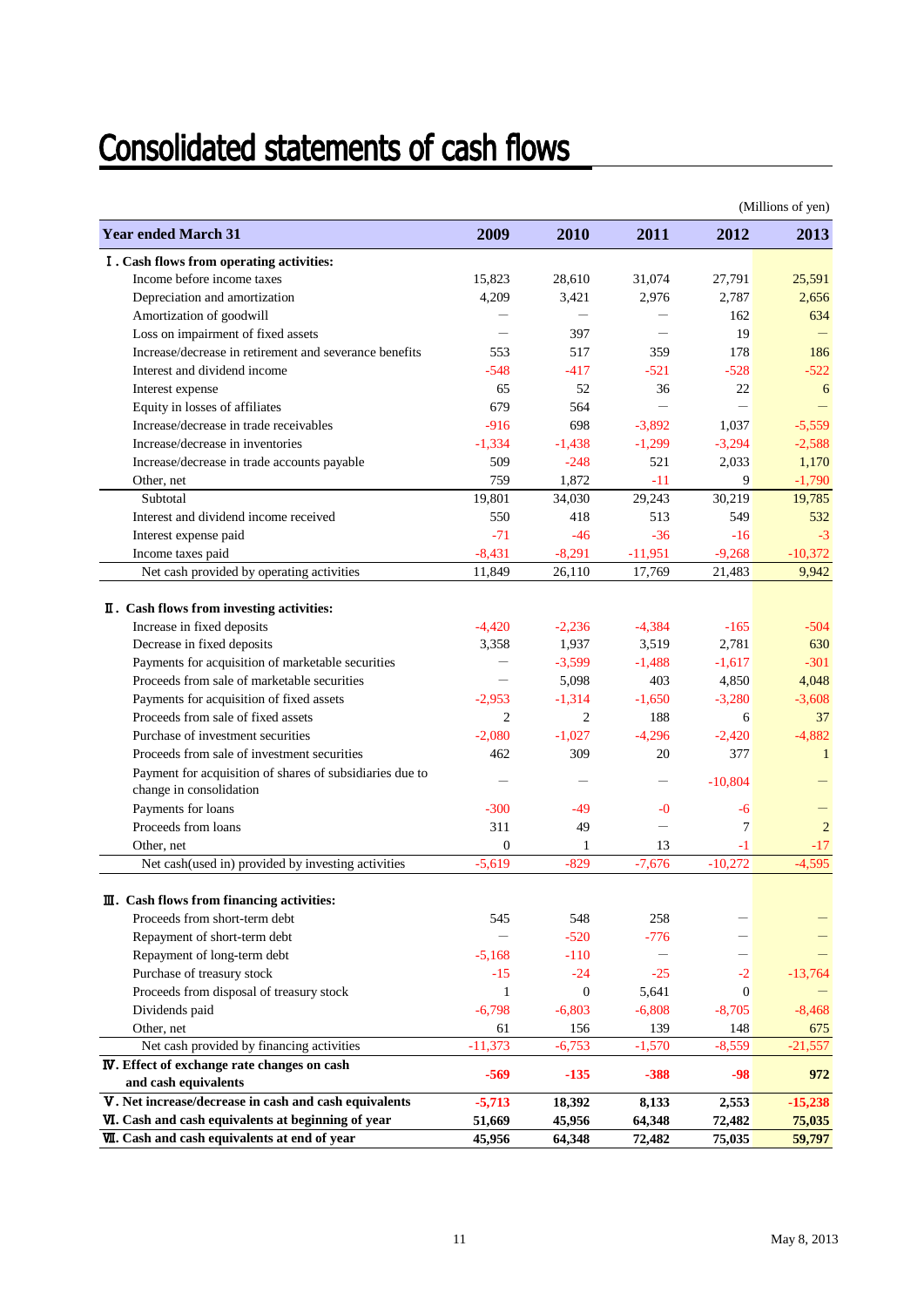# Other consolidated information



| $\blacksquare$ R&D expenditures |        | (Millions of yen) |        |        |        |                         |
|---------------------------------|--------|-------------------|--------|--------|--------|-------------------------|
| <b>Year ended March 31</b>      | 2009   | 2010              | 2011   | 2012   | 2013   | 2014<br><b>Forecast</b> |
| Consolidated                    | 18.457 | 14.123            | 13.221 | 17.225 | 16.719 | 18,200                  |
| Percentage of net sales         | 18.2%  | 12.8%             | 11.9%  | 15.1%  | 14.0%  | 13.5%                   |

## ■Capital expenditures (Millions of yen)

| ___<br>.                   |       |             |      |       |       |                 |
|----------------------------|-------|-------------|------|-------|-------|-----------------|
| <b>Year ended March 31</b> | 2009  | <b>2010</b> | 2011 | 2012  | 2013  | 2014            |
|                            |       |             |      |       |       | <b>Forecast</b> |
| Consolidated               | 2.744 | .228        | .709 | 3.492 | 4.202 | 6,170           |

**Note:** Includes investment in facilities spent on a lease contract basis.

## ■Depreciation and amortization (Millions of yen)

| <b>Year ended March 31</b>                      | 2009  | 2010  | 2011  | 2012  | 2013  | 2014<br><b>Forecast</b> |
|-------------------------------------------------|-------|-------|-------|-------|-------|-------------------------|
| Manufacturing cost                              | 1.822 | 1.701 | 1.532 | l.400 | 1,211 | 1,370                   |
| Selling, general and<br>administrative expenses | 622   | 556   | 512   | 553   | 533   | 770                     |
| R&D expenses                                    | 946   | 945   | 762   | 764   | 785   | 750                     |
| Consolidated                                    | 3,391 | 3,202 | 2,808 | 2,717 | 2,530 | 2,890                   |

## ■ Lease expenses (Millions of yen) **Year ended March 31 <sup>2009</sup> <sup>2010</sup> <sup>2011</sup> <sup>2012</sup> <sup>2013</sup> <sup>2014</sup> Forecast**  $\text{Consider } 10$  931 527 156 23 9 10 Manufacturing cost  $821$   $437$   $94$   $2$   $2$   $2$  0

### ■Number of employees

| <b>Year ended March 31</b>           | 2009  | 2010  | 2011  | 2012  | 2013  |
|--------------------------------------|-------|-------|-------|-------|-------|
| Consolidated                         | 2.690 | 2,756 | 2,867 | 3,053 | 3,050 |
| Sales division                       | 1.007 | 1,048 | 1,108 | 1,268 | 1,322 |
| Production division                  | 828   | 838   | 847   | 860   | 820   |
| R&D division                         | 541   | 557   | 574   | 624   | 599   |
| Corporate or back-office<br>division | 314   | 313   | 338   | 301   | 309   |

Forecasts in this report are based on the currently available information. Actual results may differ materially depending on a number of factors including adverse economic conditions etc.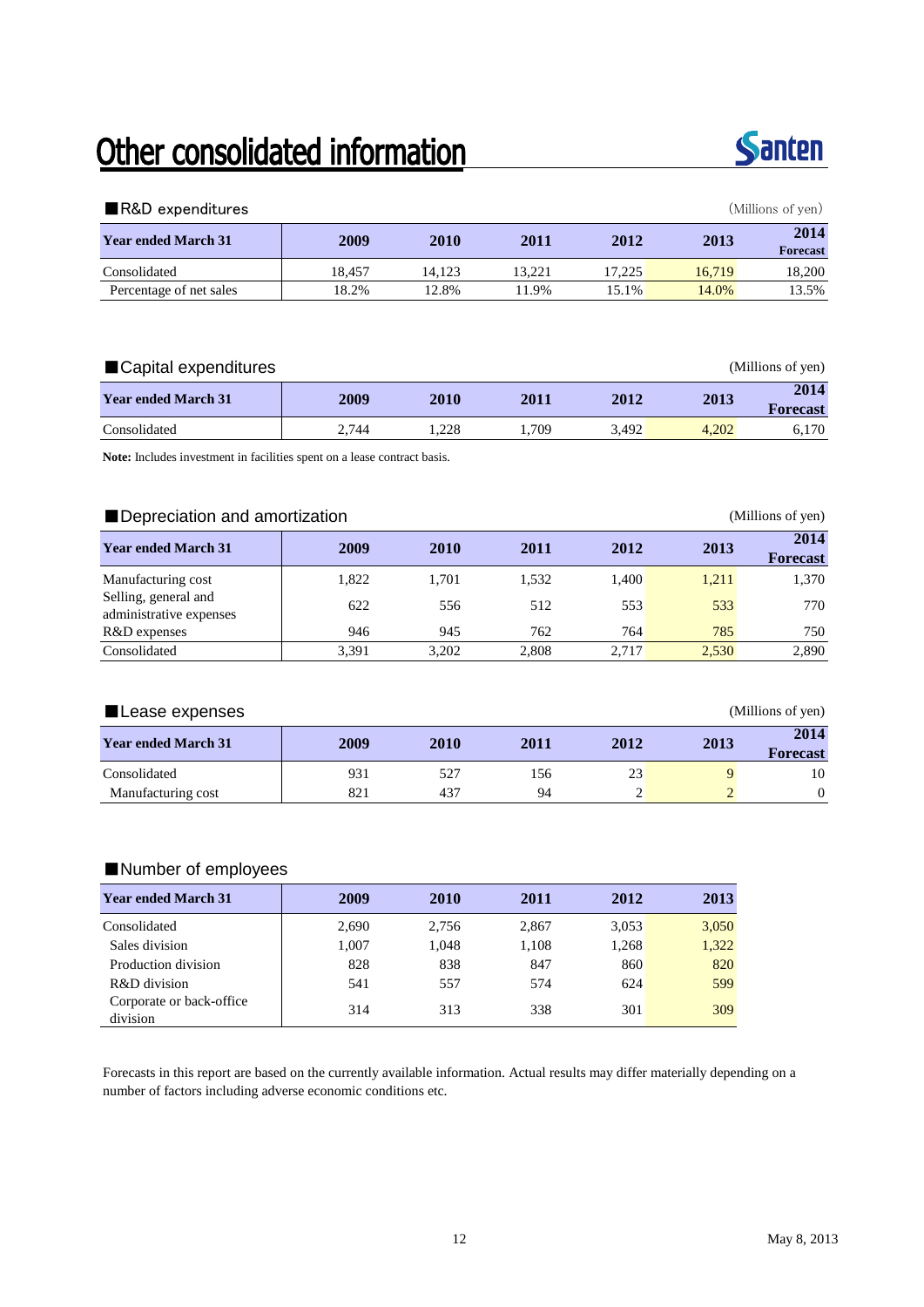# Reference information<br>**Research & development**

# ■Pipeline of prescription pharmaceuticals (Clinical Stage)

| Generic name                                                                                                                                                                                                                                                             | Dev. code | Indication                                                                                                                                                                                                                                                                      | Original/Licensor              | Region        | P <sub>1</sub> | P <sub>2</sub> | P <sub>3</sub> | NDA Filed Approved Launched |          |               |
|--------------------------------------------------------------------------------------------------------------------------------------------------------------------------------------------------------------------------------------------------------------------------|-----------|---------------------------------------------------------------------------------------------------------------------------------------------------------------------------------------------------------------------------------------------------------------------------------|--------------------------------|---------------|----------------|----------------|----------------|-----------------------------|----------|---------------|
|                                                                                                                                                                                                                                                                          |           |                                                                                                                                                                                                                                                                                 |                                | Japan         |                |                |                |                             |          | Dec-08        |
|                                                                                                                                                                                                                                                                          |           |                                                                                                                                                                                                                                                                                 |                                | Europe        |                |                |                |                             |          | $Jun-08$      |
|                                                                                                                                                                                                                                                                          |           | Glaucoma/                                                                                                                                                                                                                                                                       | Co-development                 | U.S.          |                | (Licensed Out) |                |                             |          | <b>Mar-12</b> |
| Tafluprost                                                                                                                                                                                                                                                               | DE-085    | Ocular hypertension                                                                                                                                                                                                                                                             | with Asahi Glass               | Latin America |                | (Licensed Out) |                |                             |          | Aug-10        |
|                                                                                                                                                                                                                                                                          |           |                                                                                                                                                                                                                                                                                 |                                | Asia          |                |                |                |                             |          | <b>Mar-10</b> |
|                                                                                                                                                                                                                                                                          |           |                                                                                                                                                                                                                                                                                 |                                | China         |                |                |                | $Jan-11$                    |          |               |
|                                                                                                                                                                                                                                                                          |           | A prostaglandin $F_{2a}$ derivative for the treatment of glaucoma and ocular hypertension. Launched in Japan in December, 2008. In Europe, launched in Germany,                                                                                                                 |                                |               |                |                |                |                             |          |               |
|                                                                                                                                                                                                                                                                          |           | Denmark, etc. In the countries including the U.S., development rights were granted to Merck & Co., Inc. (U.S.) in April, 2009. In Asia, launched in Hong Kong,                                                                                                                  |                                |               |                |                |                |                             |          |               |
|                                                                                                                                                                                                                                                                          |           | Korea, Indonesia, Singapore. NDA filed in China. In the U.S., launched in March, 2012 by Merck and Co., Inc.                                                                                                                                                                    |                                |               |                |                |                |                             |          |               |
| Generic name                                                                                                                                                                                                                                                             | Dev. code | Indication                                                                                                                                                                                                                                                                      | Original/Licensor              | Region        | P <sub>1</sub> | P <sub>2</sub> | P <sub>3</sub> | NDA Filed Approved Launched |          |               |
|                                                                                                                                                                                                                                                                          |           |                                                                                                                                                                                                                                                                                 |                                | Japan         |                |                |                |                             |          | Dec-10        |
| Diquafosol sodium                                                                                                                                                                                                                                                        | DE-089    | Dry eye                                                                                                                                                                                                                                                                         | Inspire (Merck)                | Asia          |                |                |                |                             | Dec-11   |               |
|                                                                                                                                                                                                                                                                          |           |                                                                                                                                                                                                                                                                                 |                                |               |                |                |                | $Jan-12$                    |          |               |
|                                                                                                                                                                                                                                                                          |           |                                                                                                                                                                                                                                                                                 |                                | China         |                |                |                |                             |          |               |
| A dry eye treatment drug which stimulates secretion of mucin and aqueous components from the corneal epithelium. Its mechanism of action is different from<br>other existing treatments. Launched in Japan in December, 2010. Approved in Korea, and NDA filed in China. |           |                                                                                                                                                                                                                                                                                 |                                |               |                |                |                |                             |          |               |
|                                                                                                                                                                                                                                                                          |           |                                                                                                                                                                                                                                                                                 |                                |               |                |                |                |                             |          |               |
| Generic name                                                                                                                                                                                                                                                             | Dev. code | Indication                                                                                                                                                                                                                                                                      | Original/Licensor              | Region        | P <sub>1</sub> | P <sub>2</sub> | P <sub>3</sub> | NDA Filed                   | Approved | Launched      |
| Lomerizine HCI                                                                                                                                                                                                                                                           | DE-090    | Glaucoma                                                                                                                                                                                                                                                                        | <b>MSD</b>                     | Japan         |                |                |                |                             |          |               |
|                                                                                                                                                                                                                                                                          |           | A new type of glaucoma treatment which inhibits the progression of visual field defects. It is the only calcium antagonist being development as an oral                                                                                                                         |                                |               |                |                |                |                             |          |               |
| glaucoma treatment. Compared to NMDA receptor antagonists, it has excellent safety profile with mild systemic adverse drug reactions.                                                                                                                                    |           |                                                                                                                                                                                                                                                                                 |                                |               |                |                |                |                             |          |               |
| Generic name                                                                                                                                                                                                                                                             | Dev. code | Indication                                                                                                                                                                                                                                                                      | Original/Licensor              | Region        | P <sub>1</sub> | P <sub>2</sub> | P <sub>3</sub> | NDA Filed Approved          |          | Launched      |
| Rivoglitazone                                                                                                                                                                                                                                                            | DE-101    | Corneal and conjunctival<br>epithelial disorder associated                                                                                                                                                                                                                      | Daiichi Sankyo                 | U.S.          |                |                |                |                             |          |               |
|                                                                                                                                                                                                                                                                          |           | with dry eye, etc.                                                                                                                                                                                                                                                              |                                |               |                |                |                |                             |          |               |
|                                                                                                                                                                                                                                                                          |           | Based on its anti-inflammatory properties, quantitative and qualitative tear film improvement effect is expected.                                                                                                                                                               |                                |               |                |                |                |                             |          |               |
| Generic name                                                                                                                                                                                                                                                             | Dev. code | Indication                                                                                                                                                                                                                                                                      | Original/Licensor              | Region        | P <sub>1</sub> | P <sub>2</sub> | P <sub>3</sub> | NDA Filed                   | Approved | Launched      |
| Betamethasone                                                                                                                                                                                                                                                            | DE-102    | Macular edema secondary to<br>diabetes and BRVO*                                                                                                                                                                                                                                | Co-development with<br>Oakwood | Japan         |                | (Phase 2/3)    |                |                             |          |               |
|                                                                                                                                                                                                                                                                          |           | A microsphere product with a new drug delivery concept. Stable and sustained efficacy is expected with a local injection. Collaborating with Oakwood<br>Laboratories (U.S.) for manufacturing technology development on commercial scale. *BRVO: Branch retinal vein occlusion. |                                |               |                |                |                |                             |          |               |
|                                                                                                                                                                                                                                                                          |           |                                                                                                                                                                                                                                                                                 |                                |               |                |                |                |                             |          |               |
| Generic name                                                                                                                                                                                                                                                             | Dev. code | Indication                                                                                                                                                                                                                                                                      | Original/Licensor              | Region        | P <sub>1</sub> | P <sub>2</sub> | P <sub>3</sub> | NDA Filed Approved Launched |          |               |
|                                                                                                                                                                                                                                                                          |           | Persistent corneal                                                                                                                                                                                                                                                              |                                | U.S.          |                |                |                |                             |          |               |
| (Undetermined)                                                                                                                                                                                                                                                           | DE-105    | epithelial defects                                                                                                                                                                                                                                                              | Original                       | Japan         |                |                |                |                             |          |               |
|                                                                                                                                                                                                                                                                          |           | Expected to accelerate corneal epithelial extension and demonstrate high safety profile in treatment-resistant, persistent corneal epithelial defects.                                                                                                                          |                                |               |                |                |                |                             |          |               |
|                                                                                                                                                                                                                                                                          |           |                                                                                                                                                                                                                                                                                 |                                |               |                |                |                |                             |          |               |
| Generic name                                                                                                                                                                                                                                                             | Dev. code | Indication                                                                                                                                                                                                                                                                      | Original/Licensor              | Region        | P <sub>1</sub> | P <sub>2</sub> | P <sub>3</sub> | NDA Filed Approved Launched |          |               |
|                                                                                                                                                                                                                                                                          |           |                                                                                                                                                                                                                                                                                 |                                | U.S.          |                |                |                |                             |          |               |
| Sirolimus                                                                                                                                                                                                                                                                | DE-109    | <b>Uveitis</b>                                                                                                                                                                                                                                                                  | Original                       |               |                |                |                |                             |          |               |
|                                                                                                                                                                                                                                                                          |           |                                                                                                                                                                                                                                                                                 |                                | Japan         |                |                |                |                             |          |               |
|                                                                                                                                                                                                                                                                          |           |                                                                                                                                                                                                                                                                                 |                                | Europe        |                |                |                |                             |          |               |
|                                                                                                                                                                                                                                                                          |           | An intravitreal injection with immunosuppressive effect, anti-angiogenic effect, etc. Phase 3 study is ongoing in the U.S., EU and Japan.                                                                                                                                       |                                |               |                |                |                |                             |          |               |
| Generic name                                                                                                                                                                                                                                                             | Dev. code | Indication                                                                                                                                                                                                                                                                      | Original/Licensor              | Region        | P <sub>1</sub> | P <sub>2</sub> | P <sub>3</sub> | NDA Filed                   | Approved | Launched      |
|                                                                                                                                                                                                                                                                          |           |                                                                                                                                                                                                                                                                                 | Co-development                 | Japan         |                |                |                | Oct-12                      |          |               |
| Tafluprost/                                                                                                                                                                                                                                                              | DE-111    | Glaucoma/                                                                                                                                                                                                                                                                       | with Asahi Glass               |               |                |                |                |                             |          |               |
| timolol maleate                                                                                                                                                                                                                                                          |           | Ocular hypertension                                                                                                                                                                                                                                                             | Co-development                 | Europe        |                |                |                |                             |          |               |
|                                                                                                                                                                                                                                                                          |           | A combination drug of a prostaglandin $F_2\alpha$ derivative and a beta-adrenergic receptor blocker.                                                                                                                                                                            |                                |               |                |                |                |                             |          |               |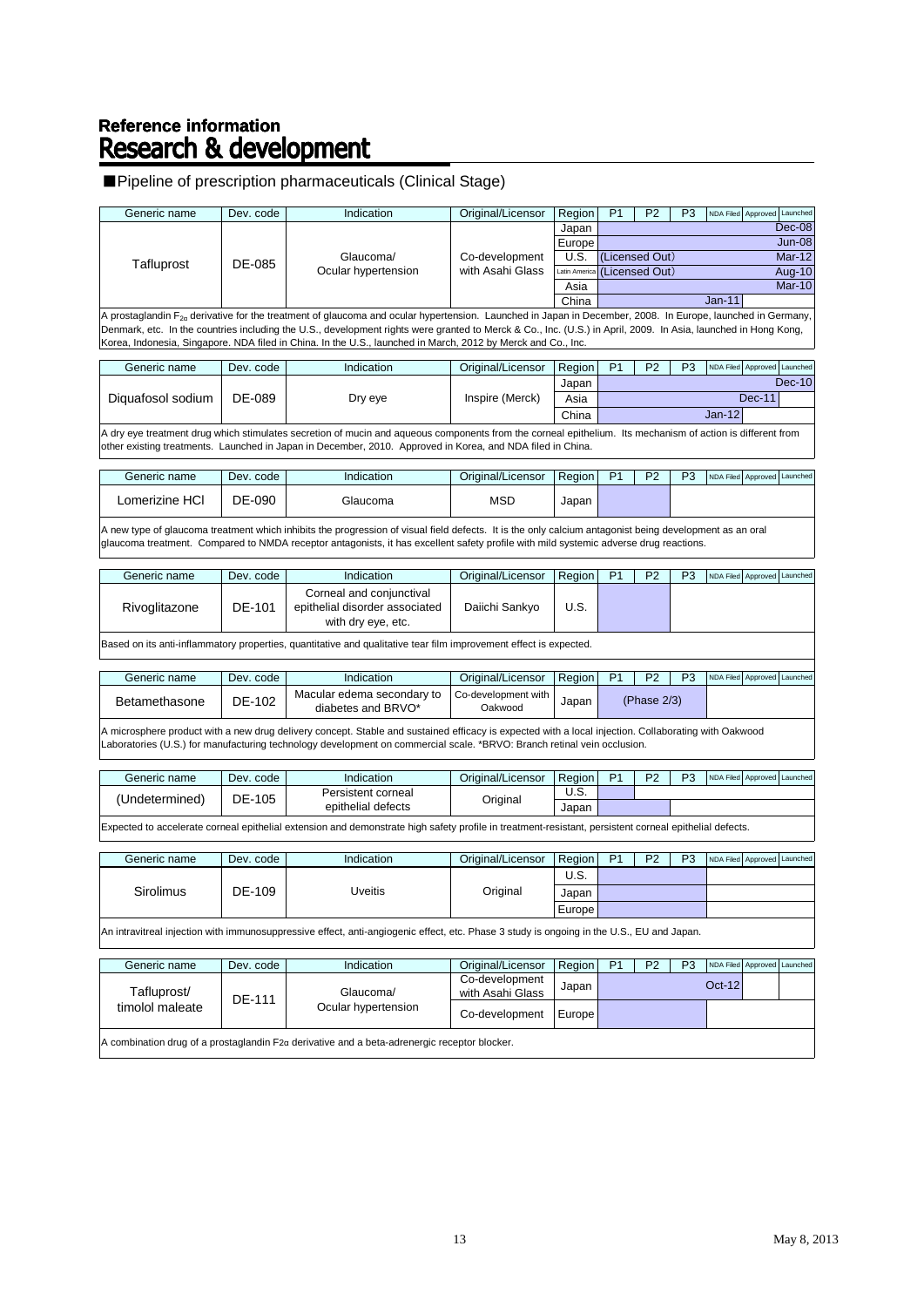

■Pipeline of prescription pharmaceuticals (Clinical Stage)

| Generic name                                                                                                                                                         | Dev. code                          | Indication                                                                                                                           | Original/Licensor                     | Region    | P <sub>1</sub> | P <sub>2</sub> | P <sub>3</sub> | NDA Filed                       | Approved | Launched |
|----------------------------------------------------------------------------------------------------------------------------------------------------------------------|------------------------------------|--------------------------------------------------------------------------------------------------------------------------------------|---------------------------------------|-----------|----------------|----------------|----------------|---------------------------------|----------|----------|
| Epinastine HCI                                                                                                                                                       | DE-114                             | Allergic conjunctivitis                                                                                                              | Nippon Boehringer<br>Ingelheim        | Japan     |                |                |                | <b>Nov-12</b>                   |          |          |
|                                                                                                                                                                      |                                    | An H1 receptor antagonist with membrane-stabilizing function, as treatment for allergic conjunctivitis. NDA filed in November, 2012. |                                       |           |                |                |                |                                 |          |          |
| Generic name                                                                                                                                                         | Dev. code                          | Indication                                                                                                                           | Original/Licensor                     | Region    | P <sub>1</sub> | P <sub>2</sub> | P <sub>3</sub> | NDA Filed                       | Approved | Launched |
| (Undetermined)                                                                                                                                                       | DE-117                             | Glaucoma/<br>Ocular hypertension                                                                                                     | Co-development with<br>Ube Industries | <b>US</b> |                | (Phase 1/2a)   |                |                                 |          |          |
| A prostaglandin EP2 receptor agonist with a new mechanism of action. Phase 1/2a was started in the US.                                                               |                                    |                                                                                                                                      |                                       |           |                |                |                |                                 |          |          |
| Generic name                                                                                                                                                         | Dev. code                          | Indication                                                                                                                           | Original/Licensor                     | Region    | P <sub>1</sub> | P <sub>2</sub> | P <sub>3</sub> | NDA Filed                       | Approved | Launched |
| Tafluprost                                                                                                                                                           | DE-118                             | Glaucoma/<br>Ocular hypertension                                                                                                     | Co-development with<br>Asahi Glass    | Japan     |                |                |                |                                 | $Jan-13$ |          |
| A prostaglandin F2a derivative for the treatment of glaucoma and ocular hypertension. Preservative-free, unit-dose type product. Approved in January, 2013 in Japan. |                                    |                                                                                                                                      |                                       |           |                |                |                |                                 |          |          |
| Generic name                                                                                                                                                         | Dev. code                          | Indication                                                                                                                           | Original/Licensor                     | Region    | P <sub>1</sub> | P <sub>2</sub> | P <sub>3</sub> | NDA Filed   Approved   Launched |          |          |
| (Undetermined)                                                                                                                                                       | DE-098<br>(Anti-APO-1<br>antibody) | Rheumatoid arthritis                                                                                                                 | Janssen Biotech                       | Japan     |                |                |                |                                 |          |          |

A joint injection inducing apoptosis in diseased joints of rheumatoid arthritis patients. Next development plan is under evaluation based on Phase 2 study results.

### ■\*Santen S.A.S.'s pipeline of prescription pharmaceuticals (Clinical Stage)

\*Santen S.A.S. is formally known as Novagali

| Generic name            | Dev. name  | Indication                                                                                                                                                                            | Original/Licensor | Region <sup>1</sup> | P <sub>1</sub> | P <sub>2</sub> | P <sub>3</sub> |  | NDA Filed   Approved   Launched |  |  |
|-------------------------|------------|---------------------------------------------------------------------------------------------------------------------------------------------------------------------------------------|-------------------|---------------------|----------------|----------------|----------------|--|---------------------------------|--|--|
|                         |            |                                                                                                                                                                                       | Original          | Europe              |                |                |                |  |                                 |  |  |
|                         |            | Severe dry eye                                                                                                                                                                        |                   | U.S.                |                |                |                |  |                                 |  |  |
| Cyclokat<br>Ciclosporin |            | An ophthalmic emulsion which improves symptoms and signs of severe dry eye by immunosuppressive effect. Cationic<br>emulsion technology has enhanced ocular tissue absorption.        |                   |                     |                |                |                |  |                                 |  |  |
|                         |            | Vernal Keratoconjunctivitis                                                                                                                                                           | Original          | Europe              |                |                |                |  |                                 |  |  |
| Ciclosporin             | Vekacia    | An ophthalmic emulsion which improves the symptoms of vernal keratoconjunctivitis by immunosuppressive effect. Cationic<br>emulsion technology has enhanced ocular tissue absorption. |                   |                     |                |                |                |  |                                 |  |  |
| Latanoprost             | Catioprost | Glaucoma/<br>Ocular hypertension                                                                                                                                                      | Original          | Europe              |                |                |                |  |                                 |  |  |
|                         |            | An ophthalmic emulsion of a prostaglandin $F2\alpha$ derivative, for the treatment of glaucoma and ocular hypertension.                                                               |                   |                     |                |                |                |  |                                 |  |  |
| Dexamethasone           |            | Diabetic macular edema                                                                                                                                                                | Original          | <b>U.S.</b>         |                | (Phase $1/2$ ) |                |  |                                 |  |  |
| Palmitate               | Cortiject  | An intravitreal injection with anti-inflammatory effect.                                                                                                                              |                   |                     |                |                |                |  |                                 |  |  |

\*Catioprost and Cortiject are under project evaluation.

# ■Changes from 12FY3Q (February 5, 2013)

None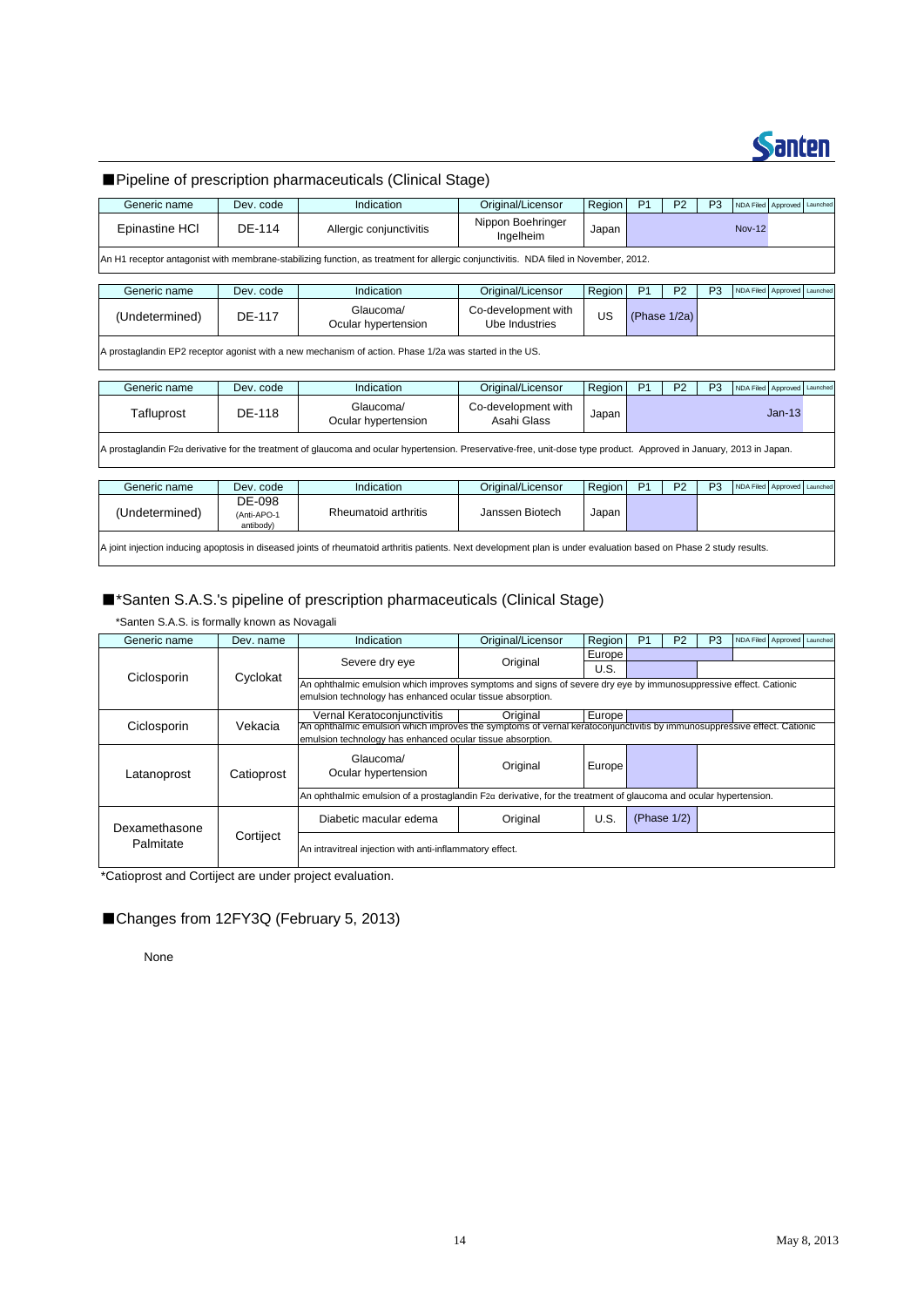# Pharmaceutical market in Japan

| Revision of National Health Insurance (NHI) drug prices |        |                          |        |      |        |                          |              |                   |              |                                |             |
|---------------------------------------------------------|--------|--------------------------|--------|------|--------|--------------------------|--------------|-------------------|--------------|--------------------------------|-------------|
|                                                         | 2002   | 2003                     | 2004   | 2005 | 2006   | 2007                     | 2008         | 2009              | 2010         | 2011                           | 2012        |
| Industry average                                        | $-6.3$ |                          | $-4.2$ |      | $-6.7$ |                          | early $-5\%$ |                   | $mid -6\%$   | $\qquad \qquad \longleftarrow$ | $-6.25$     |
| Ophthalmic drugs                                        | $-6.0$ | $\overline{\phantom{0}}$ | $-2.7$ | —    | $-5.5$ | $\overline{\phantom{m}}$ | late $-3\%$  |                   | early $-3\%$ | $\equiv$                       | $mid -4\%$  |
| Santen                                                  | $-6.0$ | -                        | $-3.2$ |      | $-5.3$ | $\overline{\phantom{m}}$ | $mid -3%$    | $\longrightarrow$ | $mid -5%$    | $\overline{\phantom{m}}$       | late $-5\%$ |

(Compiled by Santen)

Revision of NHI drug prices: In Japan, drug prices are generally revised every two years to reflect their market price. The drugs marketed at lower market prices will bear larger reduction margins at the revision.

## ■Market shares

|                            |       |       |       |       | (Billions of yen) |
|----------------------------|-------|-------|-------|-------|-------------------|
| <b>Year ended March 31</b> | 2009  | 2010  | 2011  | 2012  | 2013              |
| Prescription ophthalmics   | 38.0% | 37.3% | 35.8% | 36.1% | 35.3%             |
|                            | 226.9 | 234.9 | 247.4 | 254.9 | 273.4             |
| Anti-rheumatic drugs       | 45.0% | 43.9% | 43.0% | 41.0% | 39.7%             |
| $(DMARDs^*)$               | 24.8  | 25.7  | 25.5  | 27.2  | 27.3              |

\*Anti-rheumatic drugs exclude biologic agents. Period: 2008.4-2013.3; Unauthorized copy prohibited

Notes: - On an NHI drug price basis. Copyright IMS Japan KK, 2013 - Lower figures indicate market size. Source: Santen analysis based on IMS data(JPM)

### ■Market shares by therapeutic area - prescription ophthalmics

|                            |       |             |       |       | (Billions of yen) |
|----------------------------|-------|-------------|-------|-------|-------------------|
| <b>Year ended March 31</b> | 2009  | <b>2010</b> | 2011  | 2012  | 2013              |
| Anti-glaucoma              | 20.3% | 23.0%       | 25.7% | 28.4% | 30.4%             |
|                            | 85.0  | 88.5        | 90.1  | 92.2  | 94.8              |
| Corneal disease treatments | 77.7% | 77.1%       | 76.0% | 77.5% | 74.6%             |
|                            | 30.5  | 31.7        | 32.0  | 35.6  | 39.7              |
| Anti-infection             | 70.9% | 70.0%       | 68.4% | 67.5% | 61.6%             |
|                            | 23.7  | 22.6        | 22.4  | 21.5  | 18.9              |
| Anti-allergy               | 21.0% | 19.8%       | 16.7% | 17.6% | 16.0%             |
|                            | 28.2  | 24.0        | 29.3  | 26.4  | 30.9              |

Notes: - On an NHI drug price basis. Copyright IMS Japan KK, 2013

 - Lower figures indicate market size. Source: Santen analysis based on IMS data(JPM) Period: 2008.4-2013.3; Unauthorized copy prohibited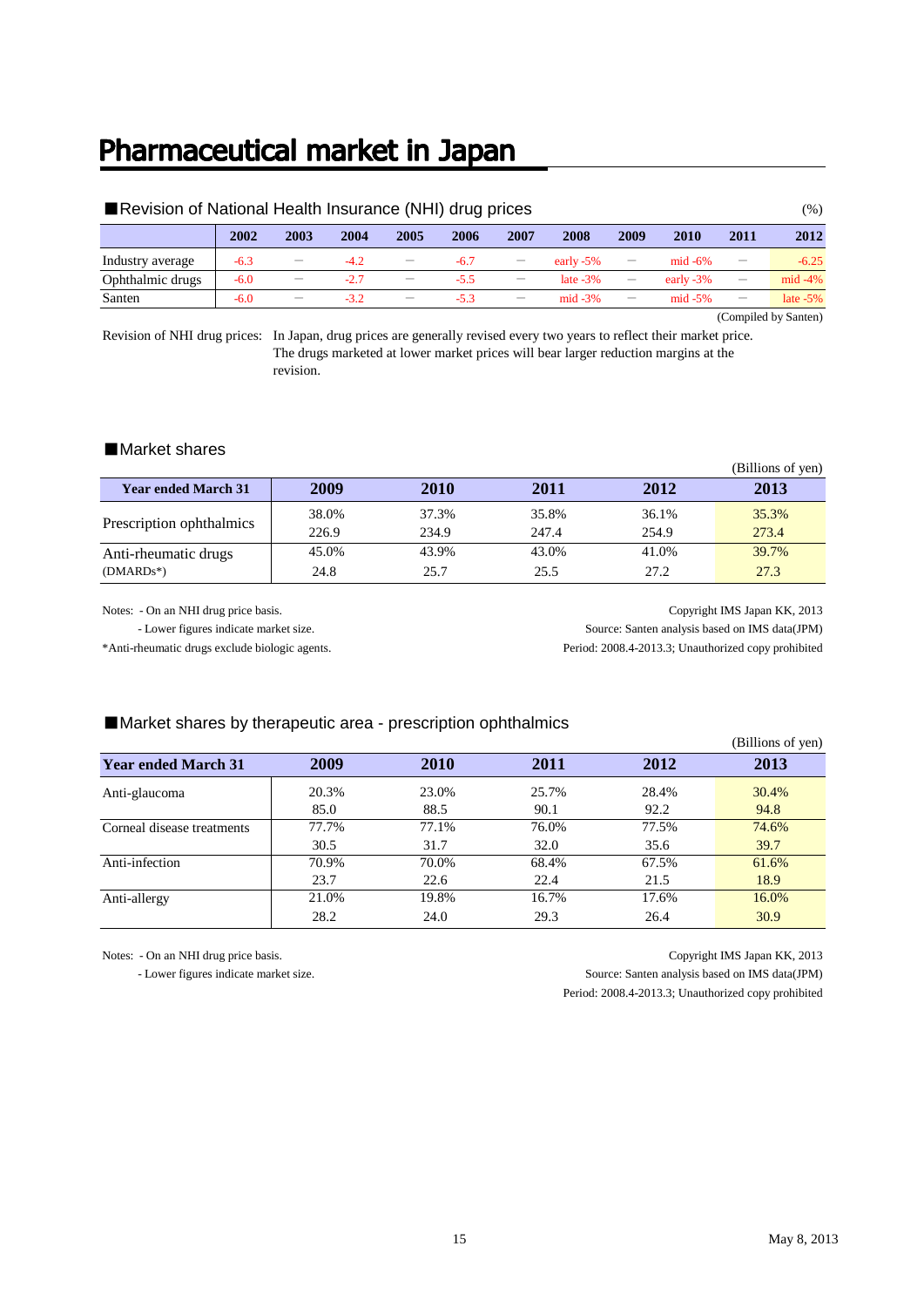# **Stock information**



# ■Stock price (Osaka Securities Exchange 1st market) (Yen and thousand shares) **Apr-12 May-12 Jun-12 Jul-12 Aug-12 Sep-12 Oct-12 Nov-12 Dec-12 Jan-13 Feb-13 Mar-13** Stock price: End of month 3,335 2,839 3,275 3,335 3,400 3,590 3,495 3,535 3,315 3,765 4,150 4,450<br>Volume 4,515 5,350 3,887 3,196 4,196 3,361 4,970 3,568 3,128 3,973 6,784 7,363 Volume 4,515 5,350 3,887 3,196 4,196 3,361 4,970 3,568 3,128 3,973 6,784 7,363 Stock price and volume



| Major shareholders                                         |                          | As of March 31, 2013               |
|------------------------------------------------------------|--------------------------|------------------------------------|
| <b>Name</b>                                                | Number of<br>shares held | <b>Percentage of</b><br>investment |
|                                                            | Thousand shares          | $\%$                               |
| Japan Trustee Service Bank, Ltd.                           | 10,186                   | 12.4                               |
| State Street Bank and Trust Company 505223                 | 4,778                    | 5.8                                |
| Development Bank of Japan Inc.                             | 3,310                    | 4.0                                |
| The Master Trust Bank of Japan, Ltd.                       | 2,978                    | 3.6                                |
| Nippon Life Insurance Company                              | 2,696                    | 3.3                                |
| The Bank of Tokyo-Mitsubishi UFJ, Ltd.                     | 2,120                    | 2.6                                |
| <b>State Street Bank and Trust Company</b>                 | 2,052                    | 2.5                                |
| RBC IST London-Lending Account                             | 1,965                    | 2.4                                |
| The Chase Manhattan Bank, N.A. London Secs Lending Omnibus | 1,929                    | 2.3                                |
| Daiichi Sankyo Company, Ltd.                               | 1,836                    | 2.2                                |

### ■Major stock information

| <b>Year ended March 31</b>                           | 2009  | <b>2010</b>                             | 2011     | 2012 | 2013      |
|------------------------------------------------------|-------|-----------------------------------------|----------|------|-----------|
| Issued shares (thousands)                            |       | 86,916 86,992 87,053 87,146 82,469      |          |      |           |
| Treasury stock (thousands)                           | 1.893 | 1.902                                   | $\left($ |      | $\Omega$  |
| Market Capitalization (million)                      |       | 232,961 238,763 288,579 308,059 366,983 |          |      |           |
| A purchased amount of money (millions of yen)        |       |                                         |          |      | $-13.735$ |
| The number of the purchased stocks (thousand shares) |       |                                         |          |      | 4.937     |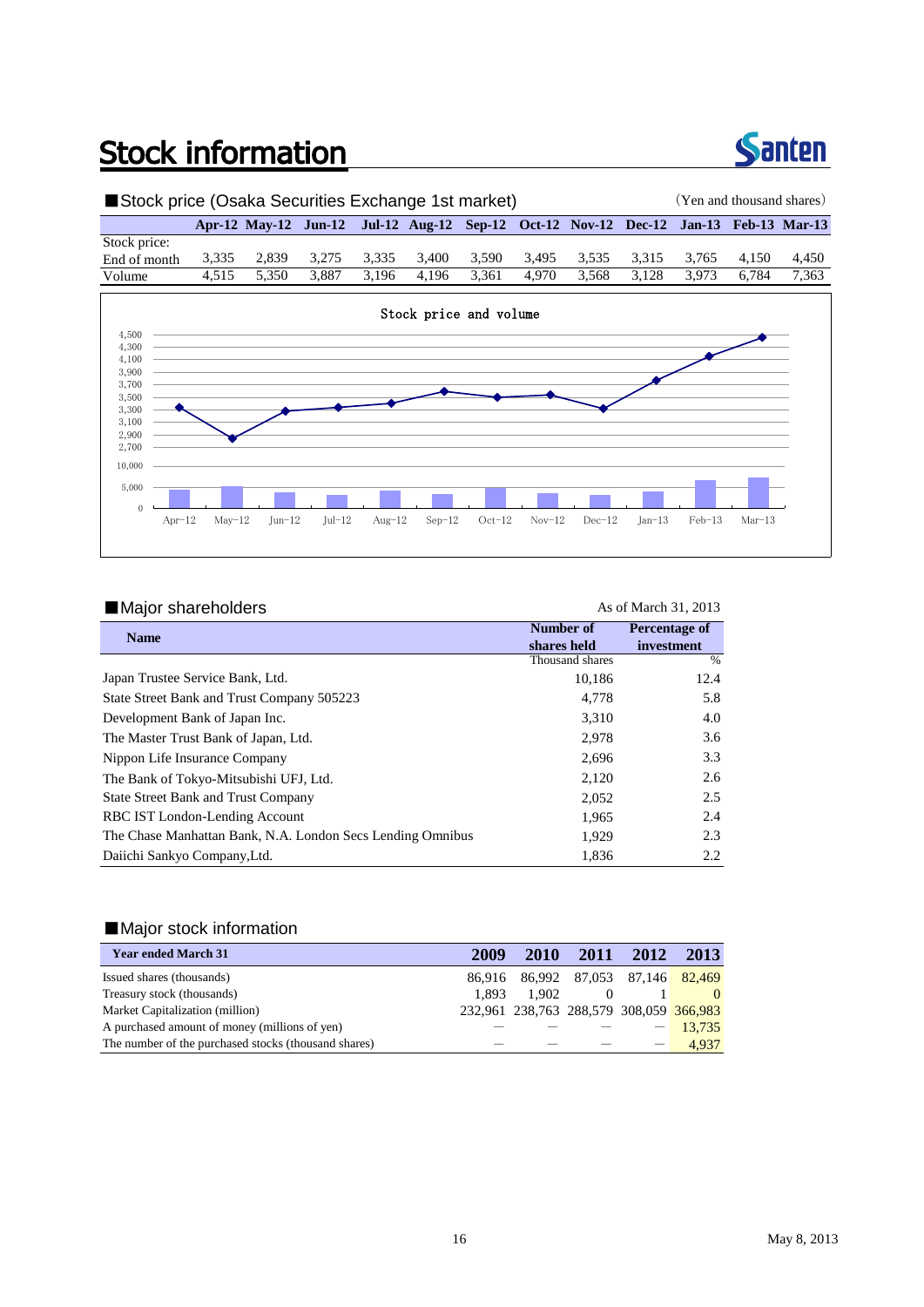# **Stock information**

### ■Breakdown of shareholding by number of shares

| <b>Year ended March 31</b>   | 2009     |             | 2010     |             | 2011            |             | 2012            |             | 2013            |                   |
|------------------------------|----------|-------------|----------|-------------|-----------------|-------------|-----------------|-------------|-----------------|-------------------|
|                              | Thousand | Propor-     | Thousand |             | Propor-Thousand |             | Propor-Thousand |             | Propor-Thousand | Propor-           |
|                              | shares   | tion $(\%)$ | shares   | tion $(\%)$ | shares          | tion $(\%)$ | shares          | tion $(\%)$ | shares          | $\frac{1}{2}$ (%) |
| Financial institutions       | 36,226   | 41.6        | 32,693   | 37.6        | 32,284          | 37.1        | 30,457          | 35.0        | 29,147          | 35.4              |
| City & regional banks        | 4,794    | 5.5         | 2,558    | 2.9         | 2,422           | 2.8         | 2,376           | 2.7         | 2,277           | 2.8               |
| Trust banks                  | 23,714   | 27.3        | 22,466   | 25.8        | 20.431          | 23.5        | 19,316          | 22.2        | 17.298          | 21.0              |
| (concerned in trust works)   | 21,167   |             | 19,948   |             | 18,310          |             | 16,923          |             | 14,908          |                   |
| Life and non-life insurance  | 7,254    | 8.3         | 7,022    | 8.1         | 5,274           | 6.0         | 4,740           | 5.4         | 4,715           | 5.7               |
| Other financial institutions | 462      | 0.5         | 645      | 0.7         | 4,155           | 4.8         | 4,023           | 4.6         | 4,856           | 5.9               |
| Securities firms             | 526      | 0.6         | 518      | 0.6         | 417             | 0.5         | 375             | 0.4         | 766             | 0.9               |
| Other institutions           | 13.071   | 15.0        | 13.392   | 15.4        | 13.413          | 15.4        | 12.098          | 13.9        | 7.379           | 9.0               |
| Foreign investors            | 23,679   | 27.3        | 27,553   | 31.7        | 31,228          | 35.9        | 35,130          | 40.3        | 36,783          | 44.6              |
| Individual investors         | 11,516   | 13.3        | 10.931   | 12.6        | 9.708           | 11.1        | 9.083           | 10.4        | 8,390           | 10.1              |
| Treasury stock               | 1,893    | 2.2         | 1,902    | 2.2         | $\mathbf{0}$    | 0.0         |                 | 0.0         | $\mathbf{0}$    | 0.0               |
| Total                        | 86.916   | 100.0       | 86,992   | 100.0       | 87,053          | 100.0       | 87.146          | 100.0       | 82,469          | 100.0             |

## ■Breakdown of shareholding by number of shareholders

| <b>Year ended March 31</b>   | 2009         |         | 2010                     |         | 2011                    |         | 2012                    |         | 2013                  |                   |
|------------------------------|--------------|---------|--------------------------|---------|-------------------------|---------|-------------------------|---------|-----------------------|-------------------|
|                              | Number of    | Propor- | Number of                | Propor- | Number of               | Propor- | Number of               | Propor- | Number of             | Propor-           |
|                              | shareholders |         | tion $(\%)$ shareholders |         | tion $(%)$ shareholders |         | tion $(%)$ shareholders |         | tion (%) shareholders | $\frac{1}{2}$ (%) |
| Financial institutions       | 81           | 0.7     | 81                       | 0.7     | 71                      | 0.8     | 63                      | 0.8     | 57                    | 0.7               |
| City & regional banks        | 11           | 0.1     | 8                        | 0.1     | 6                       | 0.1     | 5                       | 0.1     | 6                     | 0.1               |
| Trust banks                  | 26           | 0.2     | 29                       | 0.2     | 28                      | 0.3     | 28                      | 0.3     | 26                    | 0.3               |
| Life and non-life insurance  | 33           | 0.3     | 34                       | 0.3     | 29                      | 0.3     | 26                      | 0.3     | 20                    | 0.2               |
| Other financial institutions | 11           | 0.1     | 10                       | 0.1     | 8                       | 0.1     | 4                       | 0.1     | 5                     | 0.1               |
| Securities firms             | 36           | 0.3     | 41                       | 0.4     | 32                      | 0.3     | 33                      | 0.4     | 38                    | 0.5               |
| Other institutions           | 137          | 1.2     | 127                      | 1.2     | 125                     | 1.4     | 121                     | 1.5     | 110                   | 1.4               |
| Foreign investors            | 355          | 3.2     | 366                      | 3.4     | 381                     | 4.2     | 360                     | 4.3     | 365                   | 4.6               |
| Individual investors         | 10,570       | 94.6    | 10,296                   | 94.4    | 8.479                   | 93.3    | 7.710                   | 93.0    | 7,427                 | 92.8              |
| Treasury stock               |              | 0.0     |                          | 0.0     |                         | 0.0     |                         | 0.0     |                       | 0.0               |
| Total                        | 11,180       | 100.0   | 10,912                   | 100.0   | 9.089                   | 100.0   | 8,288                   | 100.0   | 7,998                 | 100.0             |



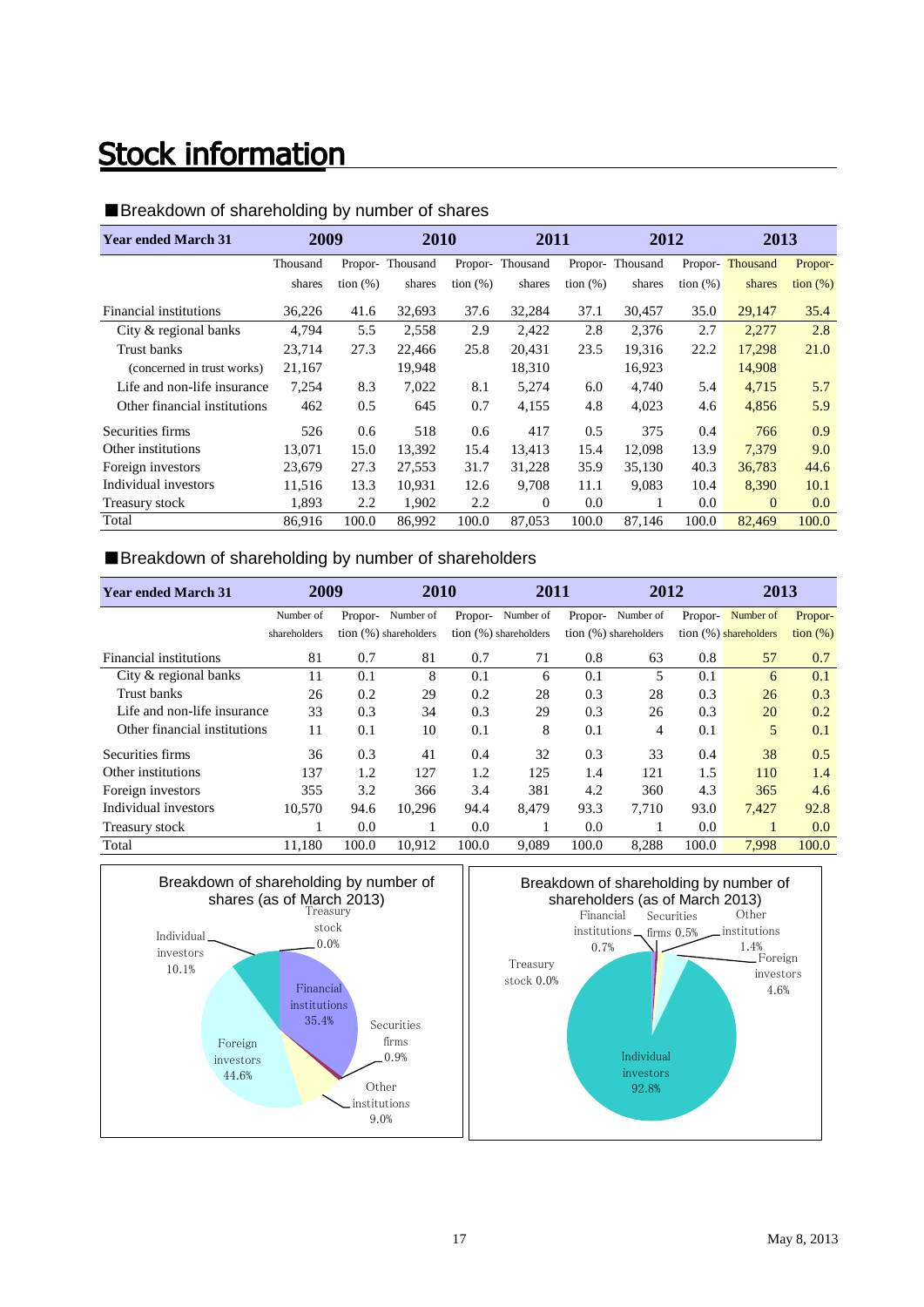# **Consolidated subsidiaries**



## 【Domestic】

| Claire Co., Ltd.              |                                                                  |                 |                                                                        |              |                                   |
|-------------------------------|------------------------------------------------------------------|-----------------|------------------------------------------------------------------------|--------------|-----------------------------------|
| Main business                 | Cleaning of antidust and sterilized clothing                     |                 |                                                                        |              |                                   |
| Location                      | Shiga, Japan                                                     | Paid-in capital | 90 million yen                                                         | Equity owned | 100%                              |
| [Overseas]                    |                                                                  |                 |                                                                        |              |                                   |
| Santen Holdings U.S. Inc.     |                                                                  |                 |                                                                        |              |                                   |
| <b>Main business</b>          |                                                                  |                 | Holding company for North American businesses and business development |              |                                   |
| Location                      | California, U.S.A.                                               | Paid-in capital | 24,784 thousand US\$                                                   | Equity owned | 100%                              |
| Santen Inc.                   |                                                                  |                 |                                                                        |              |                                   |
| Main business                 | Clinical development and business development of pharmaceuticals |                 |                                                                        |              |                                   |
| Location                      | California, U.S.A.                                               | Paid-in capital | 8,765 thousand US\$                                                    | Equity owned | $*1$<br>100%                      |
|                               |                                                                  |                 |                                                                        |              |                                   |
| Advanced Vision Science, Inc. |                                                                  |                 |                                                                        |              |                                   |
| Main business                 |                                                                  |                 | Research and development, production and marketing of medical devices  |              |                                   |
| Location                      | California, U.S.A.                                               | Paid-in capital | 10 thousand US\$                                                       | Equity owned | 100%<br>$*1$                      |
| Santen Holdings EU B.V.       |                                                                  |                 |                                                                        |              |                                   |
| Main business                 | Holdings company for European operation                          |                 |                                                                        |              |                                   |
| Location                      | Amsterdam, Netherlands                                           | Paid-in capital | 50 thousand euros                                                      | Equity owned | 100%                              |
|                               |                                                                  |                 |                                                                        |              |                                   |
| Santen Oy                     |                                                                  |                 |                                                                        |              |                                   |
| Main business                 | Development, production and marketing of pharmaceuticals         |                 |                                                                        |              |                                   |
| Location                      | Tampere, Finland                                                 | Paid-in capital | 20,000 thousand euros                                                  | Equity owned | 100%<br>$*2$                      |
|                               |                                                                  |                 |                                                                        |              |                                   |
|                               | Santen S.A.S. (formerly known as Novagali Pharma S.A.S.)         |                 |                                                                        |              |                                   |
| Main business                 | Development and marketing of pharmaceuticals                     |                 |                                                                        |              |                                   |
| Location                      | Evry, France                                                     | Paid-in capital | 1,489 thousand euros                                                   | Equity owned | 100%<br>$*2$                      |
| Santen GmbH                   |                                                                  |                 |                                                                        |              |                                   |
| <b>Main business</b>          | Marketing of pharmaceuticals and business development            |                 |                                                                        |              |                                   |
| Location                      | Munchen, Germany                                                 | Paid-in capital | 25 thousand euros                                                      | Equity owned | 100%<br>$*2$                      |
|                               |                                                                  |                 |                                                                        |              |                                   |
| SantenPharma AB               |                                                                  |                 |                                                                        |              |                                   |
| Main business                 | Marketing support of pharmaceuticals                             |                 |                                                                        |              |                                   |
| Location                      | Stockholm, Sweden                                                | Paid-in capital | 500 thousand S.KR                                                      | Equity owned | 100%<br>$*2$                      |
|                               |                                                                  |                 |                                                                        |              |                                   |
|                               | Santen Pharmaceutical (China) Co., Ltd.                          |                 |                                                                        |              |                                   |
| Main business                 | Development, production and marketing of pharmaceuticals         |                 |                                                                        |              |                                   |
| Location                      | Suzhou, China                                                    | Paid-in capital | 3,300 million yen                                                      | Equity owned | 100%                              |
|                               | Santen Pharmaceutical Korea Co., Ltd.                            |                 |                                                                        |              |                                   |
| <b>Main business</b>          | Development, Import and marketing of pharmaceuticals             |                 |                                                                        |              |                                   |
| Location                      | Seoul, Korea                                                     | Paid-in capital | 29,000,000 thousand won                                                | Equity owned | 100%                              |
|                               |                                                                  |                 |                                                                        |              |                                   |
|                               | Taiwan Santen Pharmaceutical Co., Ltd.                           |                 |                                                                        |              |                                   |
| Main business                 | Import and marketing of pharmaceuticals                          |                 |                                                                        |              |                                   |
| Location                      | Taipei, Taiwan                                                   | Paid-in capital | 42,000 thousand Taiwan dollars                                         | Equity owned | 100%                              |
|                               |                                                                  |                 |                                                                        |              |                                   |
| Santen India Private Limited  |                                                                  |                 |                                                                        |              |                                   |
| Main business                 | Market research of pharmaceuticals                               |                 |                                                                        |              |                                   |
| Location                      | Bangalore, India                                                 | Paid-in capital | 48,500 thousand India rupee                                            |              | Equity owned $99.9\%$ , 0.1% $*1$ |

\*1 : Indirect investment through Santen Holdings U.S. Inc.

\*2 : Indirect investment through Santen Holdings EU B.V.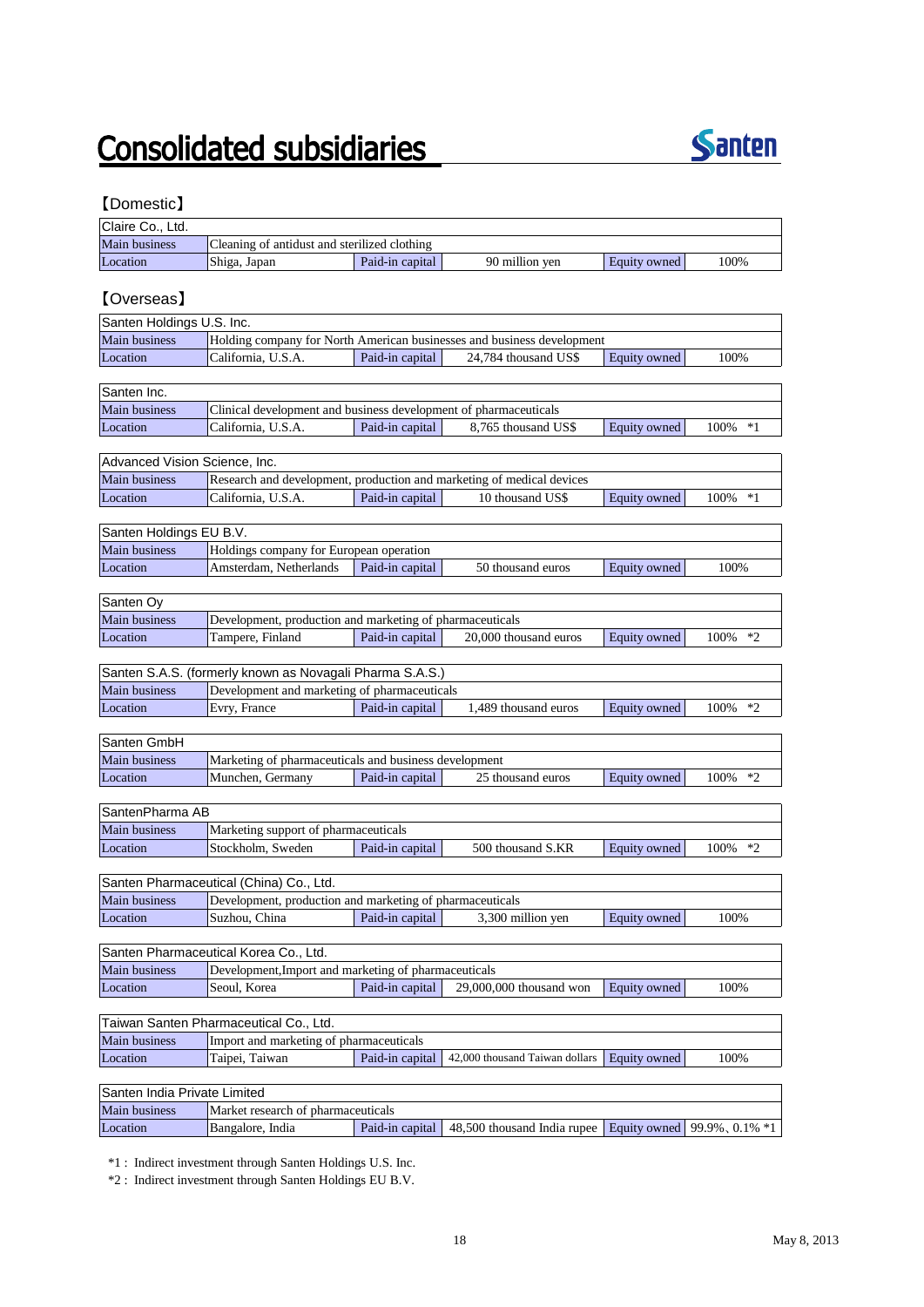# **News releases**

## **News releases during April 2012-March 2013**

For details, please refer to our Web site (http://www.santen.com).

### **2012**

**8-May Santen to Issue Rights to Subscribe for New Shares as Stock Options in favor of Directors**

### **Santen to Issue Rights to Subscribe for New Shares as Stock Options in favor of Corporate Officers**

Santen's Board of Directors on May 8, 2012 adopted a resolution to issue rights to subscribe for new shares as stock options without consideration to Santen directors and corporate officers. The resolution was approved at the 100th Annual General Meeting on June 20, 2012.

#### **8-May Announcement of the conclusion of the agreement on co-promotion of VEGF Trap-Eye (aflibercept intravitreal injection)**

Bayer Yakuhin and Santen Pharmaceutical concluded an agreement of co-promotion of VEGF Trap-Eye (aflibercept intravitreal injection) for the treatment of wet age-related macular degeneration (wet AMD) in the market of Japan on May 7, 2012.

**20-Jun Notice on the Allotment of Stock Options (Stock Acquisition Rights)**

#### **4-Jul Notice on the Exercise Price of Stock Options (Stock Acquisition Rights)**

#### **1-Aug Notice of Acquisition and Tender Offer of Treasury Stock**

Santen Pharmaceutical hereby announced that it was resolved at the Board of Directors meeting held on August 1, 2012 to acquire treasury stock specifically by means of tender offer ("Tender Offer") pursuant to Article 156, Paragraph 1, applied with certain replacement of terms as provided in Article 165, Paragraph 3 of the Company Act (Law No. 86 of 2005, as amended) and the provisions of its Articles of Association.

#### **30-Aug Notification Regarding Result and Completion of Acquisition of Treasury Stock and Tender Offer of Treasury Stock**

The stock acquisition has been completed through this buyback since August 2, 2012. Number of shares acquired: 4,937,160 shares; Total acquisition cost: 13,735,179,120 yen.

**25-Sep Notice on the Establishment of a New Sales and Marketing Company in China** Santen Pharmaceutical announced that it will establish a new wholly owned sales and marketing company ("Newco") in China. Through the establishment of Newco, and based on the business strategies, Santen intends to further contribute in improving the QOL (Quality of Life) of patients in China.

#### **25-Sep Eisai and Santen Enter into Option Agreement for New Ophthalmic Drugs**

Eisai and Santen Pharmaceutical announced that they have entered into an option agreement which grants Santen rights of evaluation and first negotiation for Eisai-owned compounds in the field of ophthalmology. The two companies seek to leverage Eisai's compounds and Santen's strengths in the field of ophthalmology to expedite the creation of innovative new drugs to treat ophthalmic diseases, thereby making further contributions to address the diversified needs of, and increase the benefits provided to, patients and their families.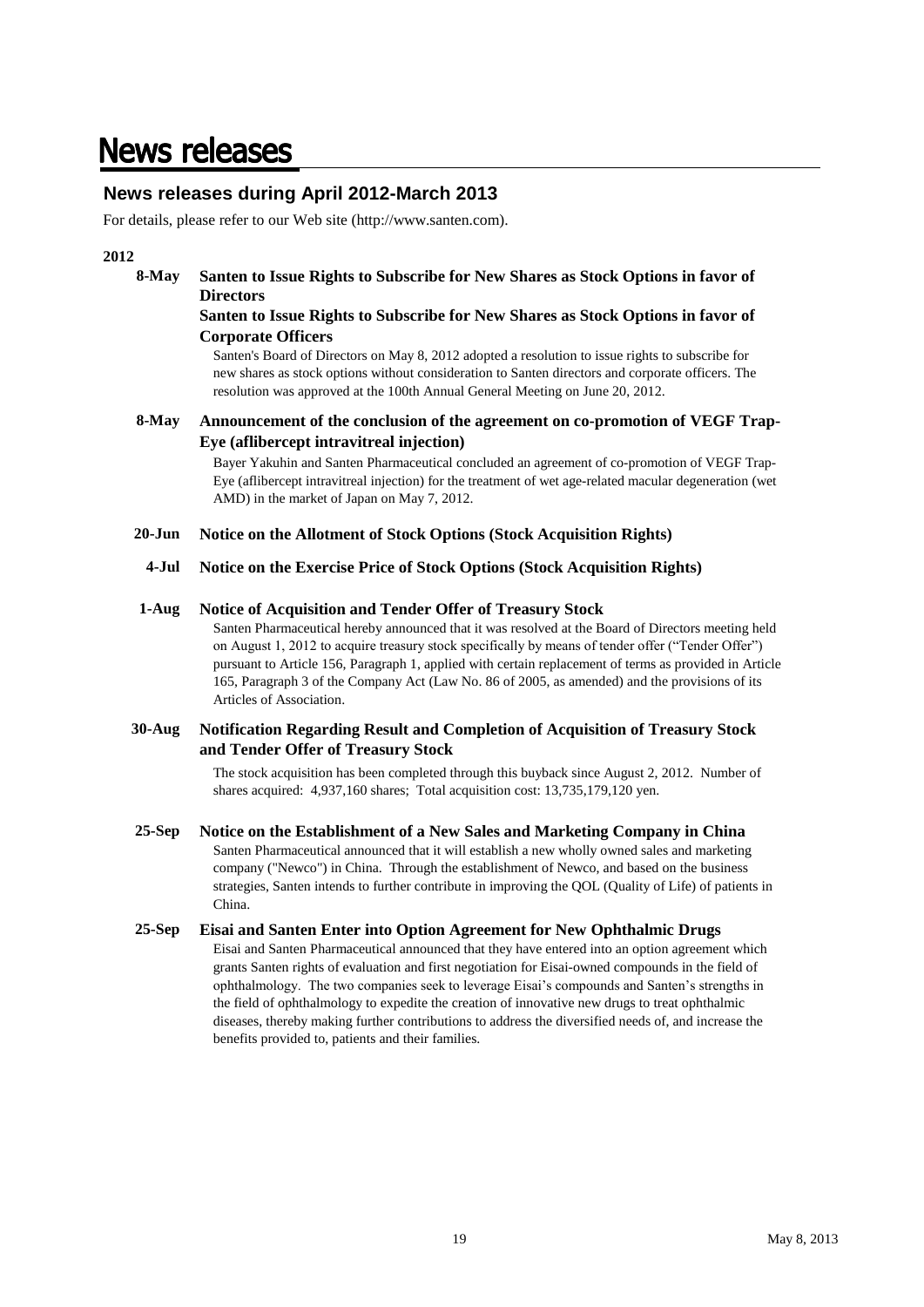

## **2012**

### **28-Sep Intravitreal VEGF Inhibitor "EYLEA Solution for Intravitreal Injection" and "EYLEA Intravitreal Injection KIT" Approved for the Treatment of Wet Age-Related Macular Degeneration in Japan**

Bayer Yakuhin and Santen Pharmaceutical announced that Bayer Yakuhin has received the marketing authorization for the new drug application for the intravitreal VEGF inhibitor EYLEA® solution for intravitreal injection 40 mg/mL and EYLEA® intravitreal injection KIT 40 mg/mL (aflibercept [recombinant], hereafter EYLEA) for the treatment of patients with agerelated macular degeneration with subfoveal choroidal neovascularization (wet age-related macular degeneration). The launch is subsequently planned after inclusion in the National Health Insurance (NHI) reimbursement price list.

### **2-Oct Santen to Renew the Sante 40 OTC Eye Drop Series**

#### **1-Nov Notice of Cancellation of Treasury Shares**

Santen Pharmaceutical announced that it was resolved at the Board of Director meeting held on November 1, 2012 to cancel the treasury shares of the Company pursuant to the provisions of Article 178 of the Companies Act. Total number of shares to be canceled on November 16, 2012: 4,938,500 shares (The ratio against total number of the outstanding shares before the Cancellation 5.67%); The total number of the outstanding shares of the Company (including its treasury shares) after the Cancellation: 82,229,803 shares.

#### **27-Nov Santen Filed for Manufacturing/Marketing Approval of its Anti-Allergic Ophthalmic Solution DE-114 (Generic name: Epinastine Hydrochloride)**

Santen Pharmaceutical has submitted an application to manufacture and market its anti-allergic ophthalmic solution DE-114 (generic name: epinastine hydrochloride) in Japan on November 21, 2012. DE-114 is an ophthalmic solution in-licensed from Nippon Boehringer Ingelheim Co., Ltd. and is developed in Japan by Santen, for the indication of allergic conjunctivitis.

#### **27-Nov Intravitreal VEGF Inhibitor "EYLEA (aflibercept) Solution for Intravitreal Injection" Released on the Market for the Treatment of Wet Age-Related Macular**

**Degeneration** EYLEA is a novel intravitreal VEGF inhibitor co-developed by Bayer HealthCare in Germany and Regeneron Pharmaceuticals, Inc., in the United States for the treatment of retinal disorders. Bayer Yakuhin and Santen Pharmaceutical launched the intravitreal VEGF inhibitor "EYLEA solution for intravitreal injection. Santen distributes the product based on a co-promotion agreement with Bayer Yakuhin concluded on May 7, 2012. Bayer Yakuhin and Santen both provide EYLEA drug information to healthcare professionals.

### **2013**

#### **18-Jan Santen Announced Approval of TAPROS MINI Ophthalmic Solution 0.0015% for Glaucoma and Ocular Hypertension Treatment in Japan**

TAPROS MINI Ophthalmic Solution 0.0015% is a sterile, preservative-free, disposable type unit dose product containing the same active ingredient tafluprost, a prostaglandin F2  $\alpha$  analogue, at the same concentration, with equivalent IOP-lowering effect as TAPROS Ophthalmic Solution 0.0015%, a glaucoma and ocular hypertension drug which was co-developed by Santen Pharmaceutical and Asahi Glass.

### **25-Jan Santen announced the launch of Eternity Natural Uni and Accuject UniFit, a novel acrylic intraocular lens and its dedicated injector system**

The new Eternity Natural Uni is based on the established Eternity material platform, which offers several advantages in long-term clarity and stability. This intraocular lens provides a minimally invasive solution with several unique new features. Owing to these advantages and features, this hybrid acrylic intraocular lens (IOL) is expected to enhance the quality of vision (QOV) of even more patients than ever before. Accuject UniFit is its dedicated injector system with safety.